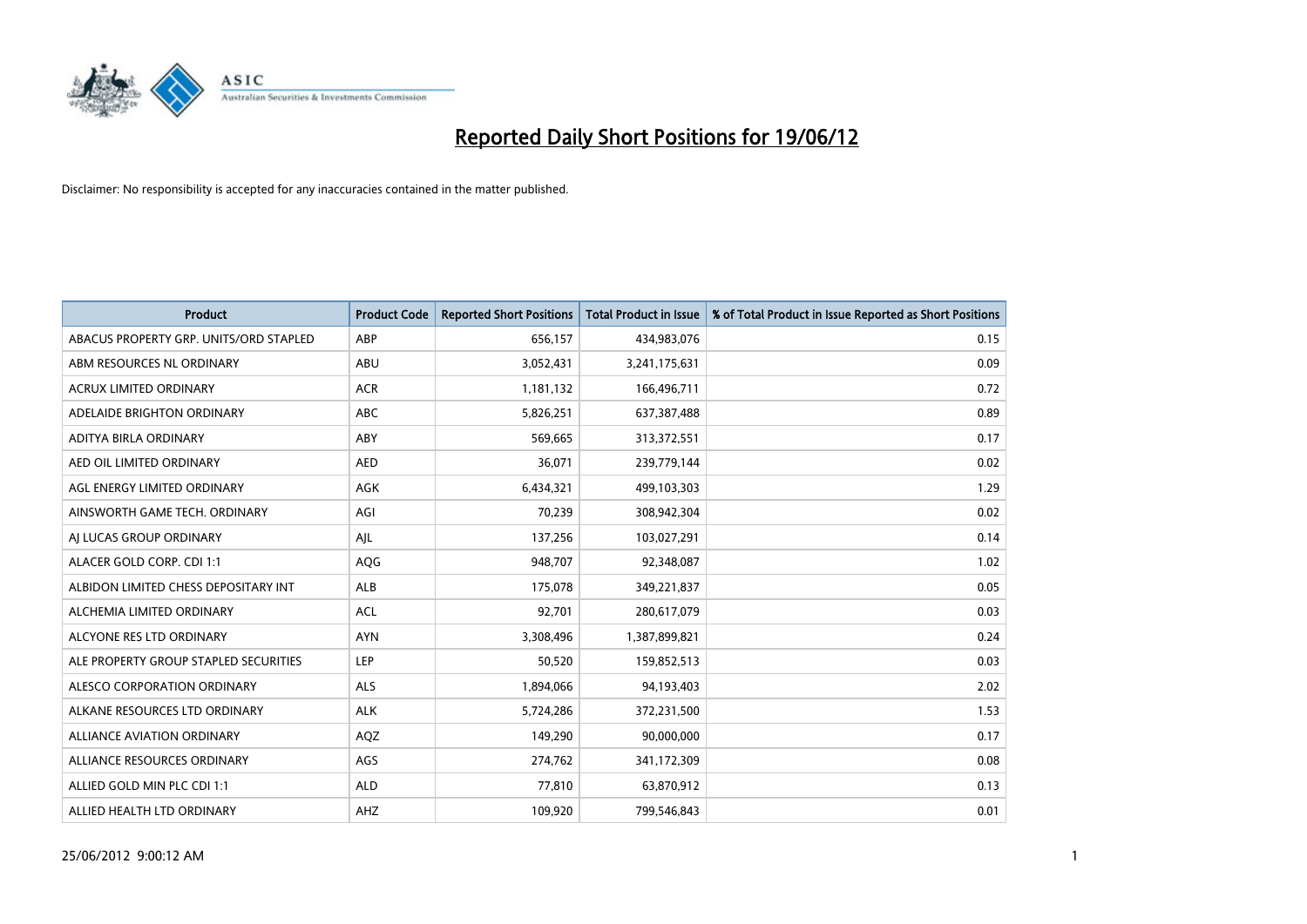

| <b>Product</b>                          | <b>Product Code</b> | <b>Reported Short Positions</b> | <b>Total Product in Issue</b> | % of Total Product in Issue Reported as Short Positions |
|-----------------------------------------|---------------------|---------------------------------|-------------------------------|---------------------------------------------------------|
| ALTONA MINING LTD ORDINARY              | <b>AOH</b>          | 652,034                         | 522,091,038                   | 0.13                                                    |
| ALTURA MINING LTD ORDINARY              | AJM                 | 204,425                         | 454,272,181                   | 0.05                                                    |
| ALUMINA LIMITED ORDINARY                | <b>AWC</b>          | 106,220,343                     | 2,440,196,187                 | 4.34                                                    |
| AMALGAMATED HOLDINGS ORDINARY           | AHD                 | 1,641                           | 157,629,498                   | 0.00                                                    |
| AMCOM TELECOMM, ORDINARY                | AMM                 | 5,000                           | 241,491,904                   | 0.00                                                    |
| AMCOR LIMITED ORDINARY                  | AMC                 | 3,657,617                       | 1,206,684,923                 | 0.28                                                    |
| AMP LIMITED ORDINARY                    | AMP                 | 5,843,380                       | 2,894,931,180                 | 0.19                                                    |
| AMPELLA MINING ORDINARY                 | <b>AMX</b>          | 3,603,298                       | 240,600,493                   | 1.48                                                    |
| ANSELL LIMITED ORDINARY                 | <b>ANN</b>          | 3,037,214                       | 130,656,668                   | 2.33                                                    |
| ANTARES ENERGY LTD ORDINARY             | <b>AZZ</b>          | 414,758                         | 260,000,000                   | 0.15                                                    |
| ANZ BANKING GRP LTD ORDINARY            | ANZ                 | 13,624,193                      | 2,679,682,754                 | 0.48                                                    |
| APA GROUP STAPLED SECURITIES            | APA                 | 6,695,798                       | 644,485,583                   | 1.05                                                    |
| APN NEWS & MEDIA ORDINARY               | <b>APN</b>          | 21,604,138                      | 649,010,756                   | 3.31                                                    |
| AQUARIUS PLATINUM. ORDINARY             | <b>AOP</b>          | 9,725,088                       | 470,312,578                   | 2.04                                                    |
| AQUILA RESOURCES ORDINARY               | <b>AQA</b>          | 6,222,433                       | 411,804,442                   | 1.48                                                    |
| ARAFURA RESOURCE LTD ORDINARY           | ARU                 | 7,812,474                       | 396,004,144                   | 1.95                                                    |
| ARB CORPORATION ORDINARY                | ARP                 | 39,993                          | 72,481,302                    | 0.06                                                    |
| ARDENT LEISURE GROUP STAPLED SECURITIES | AAD                 | 300,977                         | 334,209,401                   | 0.09                                                    |
| ARISTOCRAT LEISURE ORDINARY             | ALL                 | 17,588,187                      | 550,502,889                   | 3.19                                                    |
| ASCIANO LIMITED ORDINARY                | <b>AIO</b>          | 3,637,824                       | 975,385,664                   | 0.39                                                    |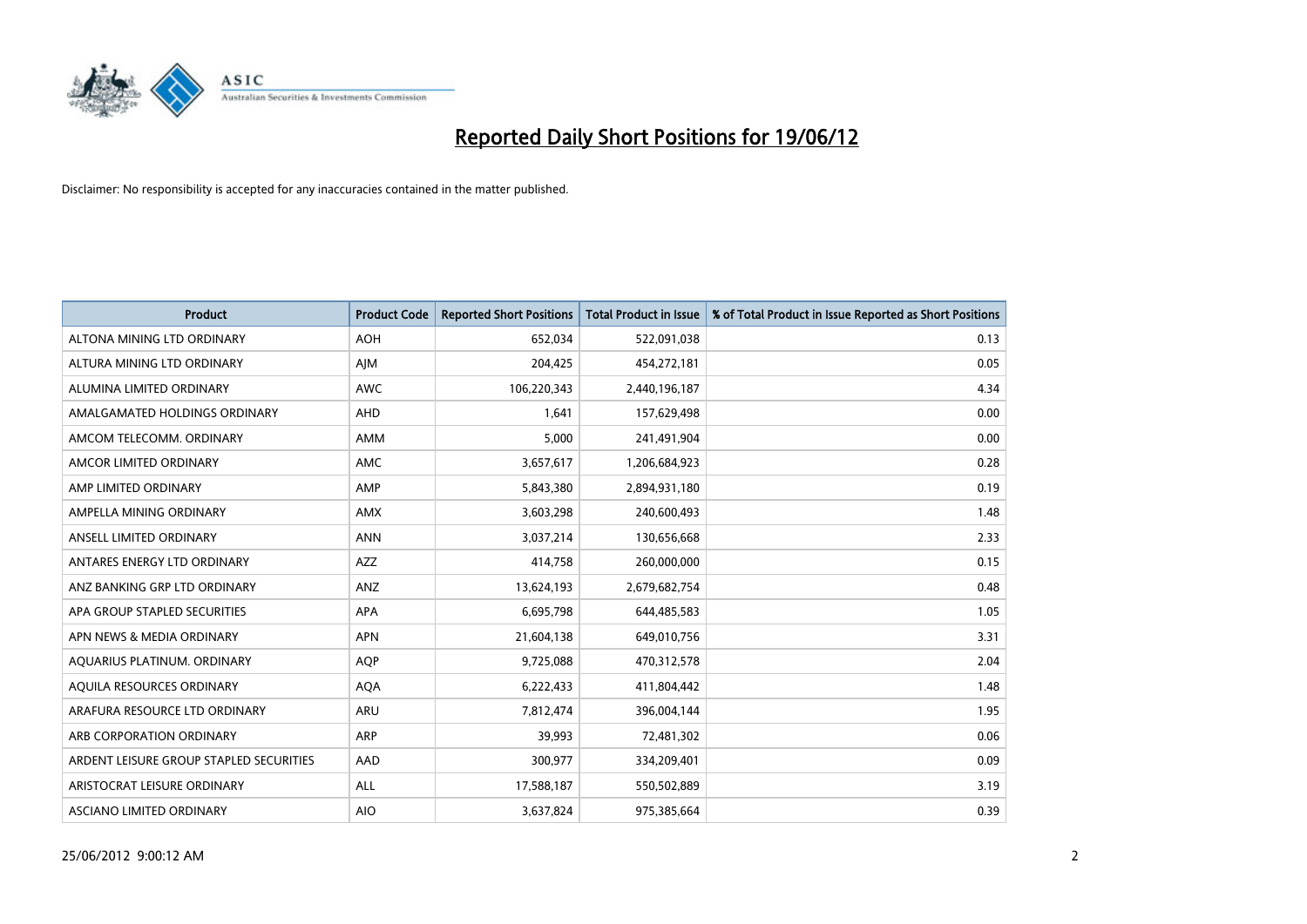

| <b>Product</b>                          | <b>Product Code</b> | <b>Reported Short Positions</b> | <b>Total Product in Issue</b> | % of Total Product in Issue Reported as Short Positions |
|-----------------------------------------|---------------------|---------------------------------|-------------------------------|---------------------------------------------------------|
| ASG GROUP LIMITED ORDINARY              | ASZ                 | 297,839                         | 172,152,079                   | 0.17                                                    |
| ASPEN GROUP ORD/UNITS STAPLED           | APZ                 | 144,659                         | 600,507,326                   | 0.02                                                    |
| ASPIRE MINING LTD ORDINARY              | <b>AKM</b>          | 270,129                         | 620,594,556                   | 0.04                                                    |
| ASTRO JAP PROP GROUP STAPLED SECURITIES | AJA                 | 25,589                          | 58,445,002                    | 0.04                                                    |
| ASX LIMITED ORDINARY                    | ASX                 | 3,560,106                       | 175,136,729                   | 2.01                                                    |
| ATLAS IRON LIMITED ORDINARY             | <b>AGO</b>          | 9,883,959                       | 904,580,993                   | 1.09                                                    |
| AUCKLAND INTERNATION ORDINARY           | AIA                 | 50,000                          | 1,322,564,489                 | 0.00                                                    |
| AURORA OIL & GAS ORDINARY               | <b>AUT</b>          | 6,119,685                       | 445,458,159                   | 1.37                                                    |
| AUSDRILL LIMITED ORDINARY               | <b>ASL</b>          | 1,530,086                       | 304,397,289                   | 0.50                                                    |
| AUSENCO LIMITED ORDINARY                | AAX                 | 374,293                         | 123,872,665                   | 0.29                                                    |
| AUSTAL LIMITED ORDINARY                 | ASB                 | 237,214                         | 188,193,007                   | 0.12                                                    |
| AUSTBROKERS HOLDINGS ORDINARY           | <b>AUB</b>          | 100                             | 55,999,095                    | 0.00                                                    |
| AUSTIN ENGINEERING ORDINARY             | ANG                 | 20,488                          | 72,314,403                    | 0.02                                                    |
| AUSTRALAND PROPERTY STAPLED SECURITY    | <b>ALZ</b>          | 147,689                         | 576,846,597                   | 0.02                                                    |
| AUSTRALIAN AGRICULT, ORDINARY           | AAC                 | 361,796                         | 312,905,085                   | 0.10                                                    |
| AUSTRALIAN INFRASTR. UNITS/ORDINARY     | <b>AIX</b>          | 11,184,690                      | 620,733,944                   | 1.81                                                    |
| AUSTRALIAN PHARM. ORDINARY              | API                 | 229,289                         | 488,115,883                   | 0.05                                                    |
| AUTOMOTIVE HOLDINGS ORDINARY            | <b>AHE</b>          | 5,875                           | 260,579,682                   | 0.00                                                    |
| AVIENNINGS LIMITED ORDINARY             | <b>AVJ</b>          | 575,001                         | 274,588,694                   | 0.21                                                    |
| AWE LIMITED ORDINARY                    | <b>AWE</b>          | 3,120,342                       | 521,871,941                   | 0.61                                                    |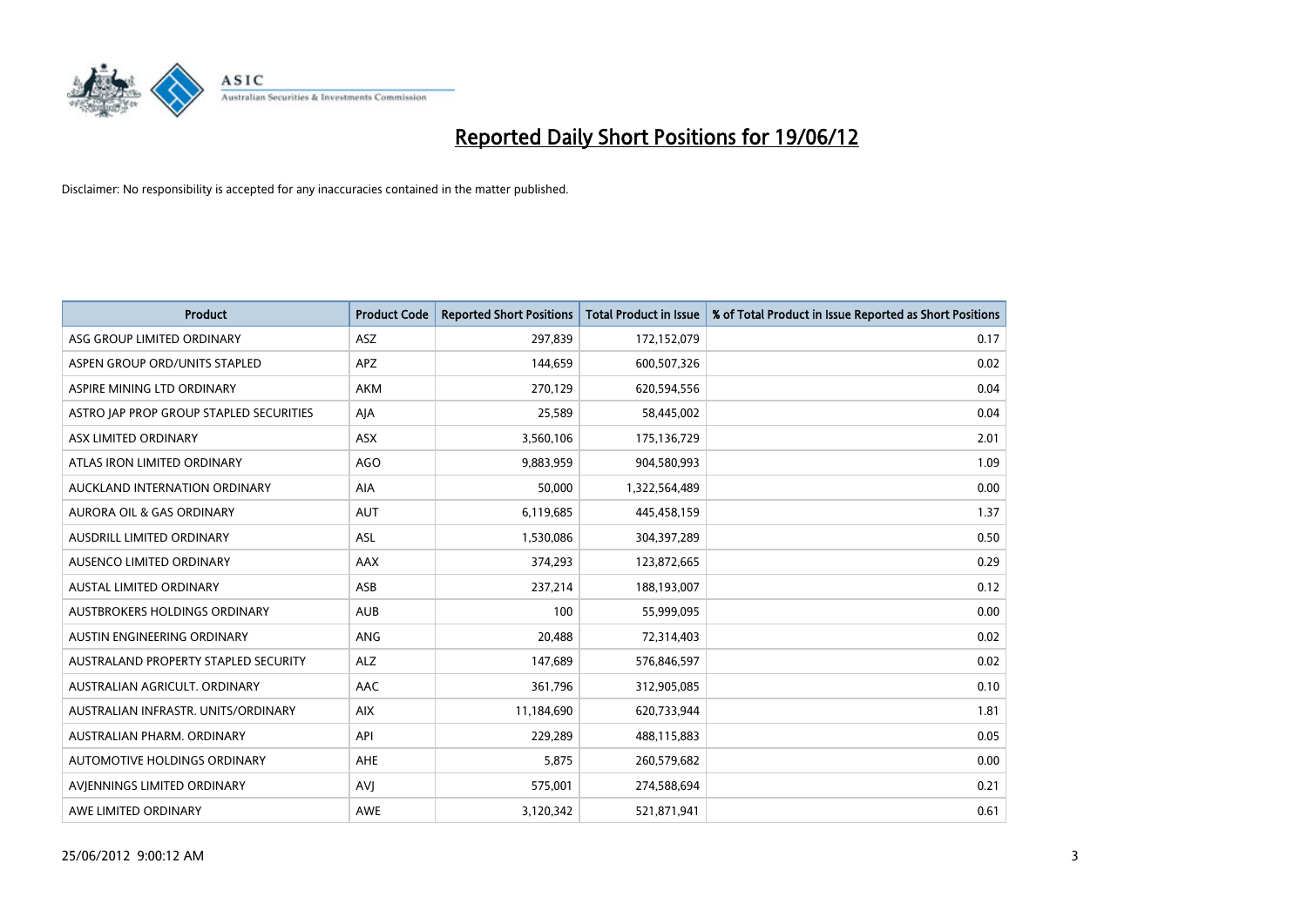

| <b>Product</b>                       | <b>Product Code</b> | <b>Reported Short Positions</b> | <b>Total Product in Issue</b> | % of Total Product in Issue Reported as Short Positions |
|--------------------------------------|---------------------|---------------------------------|-------------------------------|---------------------------------------------------------|
| AZIMUTH RES LTD ORDINARY             | <b>AZH</b>          | 1,277,358                       | 401,368,304                   | 0.32                                                    |
| AZUMAH RESOURCES ORDINARY            | <b>AZM</b>          | 743,919                         | 333,614,096                   | 0.22                                                    |
| <b>BANDANNA ENERGY ORDINARY</b>      | <b>BND</b>          | 3,965,907                       | 528,481,199                   | 0.75                                                    |
| BANK OF QUEENSLAND. ORDINARY         | <b>BOQ</b>          | 10,475,629                      | 308,797,224                   | 3.41                                                    |
| <b>BASE RES LIMITED ORDINARY</b>     | <b>BSE</b>          | 727,920                         | 460,440,029                   | 0.16                                                    |
| <b>BATHURST RESOURCES ORDINARY</b>   | <b>BTU</b>          | 37,048,042                      | 695,747,997                   | 5.33                                                    |
| <b>BC IRON LIMITED ORDINARY</b>      | <b>BCI</b>          | 298,814                         | 103,861,000                   | 0.28                                                    |
| BEACH ENERGY LIMITED ORDINARY        | <b>BPT</b>          | 27,156,406                      | 1,255,464,157                 | 2.16                                                    |
| BEADELL RESOURCE LTD ORDINARY        | <b>BDR</b>          | 11,393,195                      | 716,004,752                   | 1.60                                                    |
| BENDIGO AND ADELAIDE ORDINARY        | <b>BEN</b>          | 5,944,298                       | 396,604,957                   | 1.50                                                    |
| BENITEC BIOPHARMA ORDINARY           | <b>BLT</b>          | 75,000                          | 970,628,529                   | 0.01                                                    |
| BERKELEY RESOURCES ORDINARY          | <b>BKY</b>          | 359,026                         | 179,298,273                   | 0.21                                                    |
| <b>BHP BILLITON LIMITED ORDINARY</b> | <b>BHP</b>          | 9,547,924                       | 3,211,691,105                 | 0.27                                                    |
| <b>BILLABONG ORDINARY</b>            | <b>BBG</b>          | 25,300,490                      | 257,888,239                   | 9.79                                                    |
| <b>BIOTA HOLDINGS ORDINARY</b>       | <b>BTA</b>          | 1,191,809                       | 182,350,316                   | 0.64                                                    |
| <b>BLACKTHORN RESOURCES ORDINARY</b> | <b>BTR</b>          | 62,749                          | 127,818,000                   | 0.05                                                    |
| BLUESCOPE STEEL LTD ORDINARY         | <b>BSL</b>          | 48,245,742                      | 3,349,185,247                 | 1.43                                                    |
| <b>BOART LONGYEAR ORDINARY</b>       | <b>BLY</b>          | 6,507,843                       | 461,163,412                   | 1.40                                                    |
| <b>BOOM LOGISTICS ORDINARY</b>       | <b>BOL</b>          | 626                             | 468,663,585                   | 0.00                                                    |
| BORAL LIMITED. ORDINARY              | <b>BLD</b>          | 40,898,950                      | 758,572,140                   | 5.40                                                    |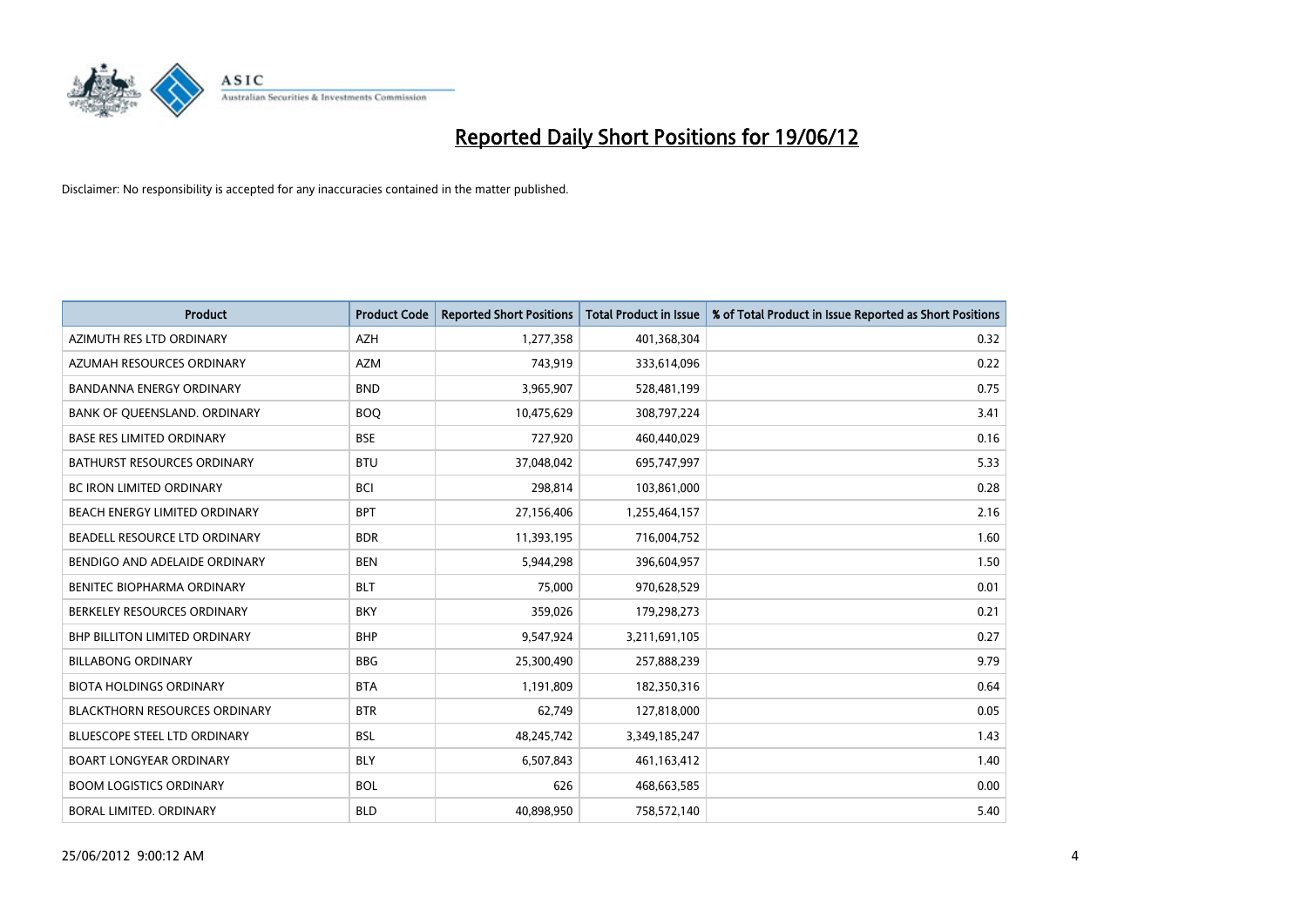

| <b>Product</b>                          | <b>Product Code</b> | <b>Reported Short Positions</b> | <b>Total Product in Issue</b> | % of Total Product in Issue Reported as Short Positions |
|-----------------------------------------|---------------------|---------------------------------|-------------------------------|---------------------------------------------------------|
| <b>BRADKEN LIMITED ORDINARY</b>         | <b>BKN</b>          | 2,306,419                       | 168,629,376                   | 1.36                                                    |
| <b>BRAMBLES LIMITED ORDINARY</b>        | <b>BXB</b>          | 5,289,064                       | 1,536,017,062                 | 0.33                                                    |
| BRAMBLES LIMITED RTS 22-JUN-12 FORUS    | <b>BXBR</b>         | 557,480                         | 74,048,788                    | 0.75                                                    |
| <b>BREVILLE GROUP LTD ORDINARY</b>      | <b>BRG</b>          | 41,972                          | 130,095,322                   | 0.03                                                    |
| <b>BRICKWORKS LIMITED ORDINARY</b>      | <b>BKW</b>          | 18,014                          | 147,567,333                   | 0.01                                                    |
| <b>BROCKMAN RESOURCES ORDINARY</b>      | <b>BRM</b>          | 7,191                           | 145,053,151                   | 0.00                                                    |
| BT INVESTMENT MNGMNT ORDINARY           | <b>BTT</b>          | 243,297                         | 267,906,977                   | 0.09                                                    |
| <b>BURU ENERGY ORDINARY</b>             | <b>BRU</b>          | 10,254,791                      | 234,340,477                   | 4.38                                                    |
| <b>BWP TRUST ORDINARY UNITS</b>         | <b>BWP</b>          | 915,704                         | 525,255,093                   | 0.17                                                    |
| <b>CABCHARGE AUSTRALIA ORDINARY</b>     | CAB                 | 602,887                         | 120,437,014                   | 0.51                                                    |
| CALTEX AUSTRALIA ORDINARY               | <b>CTX</b>          | 5,663,648                       | 270,000,000                   | 2.09                                                    |
| <b>CAMPBELL BROTHERS ORDINARY</b>       | <b>CPB</b>          | 1,025,294                       | 67,503,411                    | 1.52                                                    |
| CAPE LAMBERT RES LTD ORDINARY           | <b>CFE</b>          | 920,443                         | 689,108,792                   | 0.12                                                    |
| CARABELLA RES LTD ORDINARY              | <b>CLR</b>          | 322,848                         | 133,642,797                   | 0.25                                                    |
| <b>CARBON ENERGY ORDINARY</b>           | <b>CNX</b>          | 77,039                          | 773,949,722                   | 0.01                                                    |
| CARDNO LIMITED ORDINARY                 | CDD                 | 1,518,425                       | 138,103,523                   | 1.10                                                    |
| CARNARVON PETROLEUM ORDINARY            | <b>CVN</b>          | 99,527                          | 694,644,634                   | 0.02                                                    |
| CARSALES.COM LTD ORDINARY               | <b>CRZ</b>          | 28,553,286                      | 233,689,223                   | 12.21                                                   |
| <b>CASH CONVERTERS ORDINARY</b>         | CCV                 | 30,599                          | 379,761,025                   | 0.00                                                    |
| CENTRO RETAIL AUST ORD/UNIT STAPLED SEC | <b>CRF</b>          | 27,698,050                      | 1,340,723,189                 | 2.07                                                    |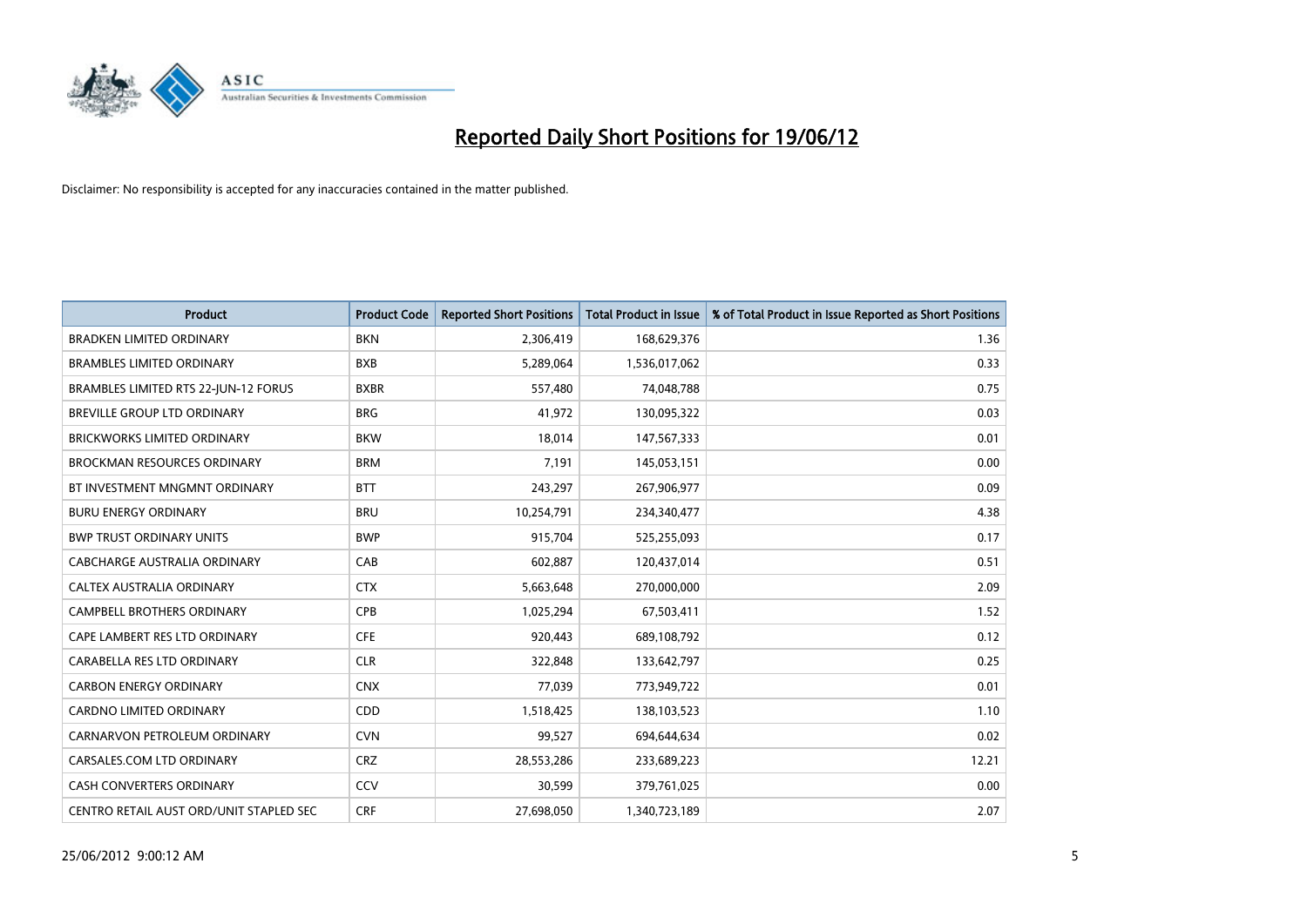

| <b>Product</b>                           | <b>Product Code</b> | <b>Reported Short Positions</b> | <b>Total Product in Issue</b> | % of Total Product in Issue Reported as Short Positions |
|------------------------------------------|---------------------|---------------------------------|-------------------------------|---------------------------------------------------------|
| <b>CERAMIC FUEL CELLS ORDINARY</b>       | <b>CFU</b>          | 146,659                         | 1,366,298,863                 | 0.01                                                    |
| CFS RETAIL TRUST GRP STAPLED SECURITIES  | <b>CFX</b>          | 48,776,017                      | 2,835,026,953                 | 1.71                                                    |
| CGA MINING LIMITED ORDINARY              | <b>CGX</b>          | 111,600                         | 337,725,726                   | 0.03                                                    |
| CHALLENGER DIV.PRO. STAPLED UNITS        | <b>CDI</b>          | 624,101                         | 860,977,302                   | 0.07                                                    |
| <b>CHALLENGER INFRAST, STAPLED UNITS</b> | <b>CIF</b>          | 713,689                         | 316,223,785                   | 0.23                                                    |
| <b>CHALLENGER LIMITED ORDINARY</b>       | <b>CGF</b>          | 12,682,087                      | 544,827,710                   | 2.33                                                    |
| CHARTER HALL GROUP STAPLED US PROHIBIT.  | <b>CHC</b>          | 61,682                          | 296,846,225                   | 0.02                                                    |
| <b>CHARTER HALL RETAIL UNITS</b>         | <b>COR</b>          | 785,601                         | 299,628,571                   | 0.27                                                    |
| <b>CHORUS LIMITED ORDINARY</b>           | <b>CNU</b>          | 1,138,860                       | 385,082,123                   | 0.29                                                    |
| CITIGOLD CORP LTD ORDINARY               | <b>CTO</b>          | 1,355,317                       | 1,105,078,301                 | 0.12                                                    |
| <b>CLOUGH LIMITED ORDINARY</b>           | <b>CLO</b>          | 163,025                         | 773,490,454                   | 0.01                                                    |
| <b>CNPR GRP UNITS/ORD STAPLED</b>        | <b>CNP</b>          | 2,537                           | 972,414,514                   | 0.00                                                    |
| COAL OF AFRICA LTD ORDINARY              | <b>CZA</b>          | 195,954                         | 662,484,573                   | 0.03                                                    |
| <b>COALSPUR MINES LTD ORDINARY</b>       | <b>CPL</b>          | 12,967,664                      | 620,729,899                   | 2.08                                                    |
| <b>COBAR CONSOLIDATED ORDINARY</b>       | CCU                 | 240,568                         | 210,101,187                   | 0.10                                                    |
| COCA-COLA AMATIL ORDINARY                | <b>CCL</b>          | 9,355,588                       | 761,319,007                   | 1.22                                                    |
| COCHLEAR LIMITED ORDINARY                | <b>COH</b>          | 6,296,488                       | 56,929,432                    | 11.02                                                   |
| <b>COCKATOO COAL ORDINARY</b>            | <b>COK</b>          | 16,534,086                      | 1,016,746,908                 | 1.63                                                    |
| <b>COFFEY INTERNATIONAL ORDINARY</b>     | <b>COF</b>          | 190,851                         | 255,833,165                   | 0.07                                                    |
| <b>COKAL LTD ORDINARY</b>                | <b>CKA</b>          | 59,385                          | 411,046,892                   | 0.01                                                    |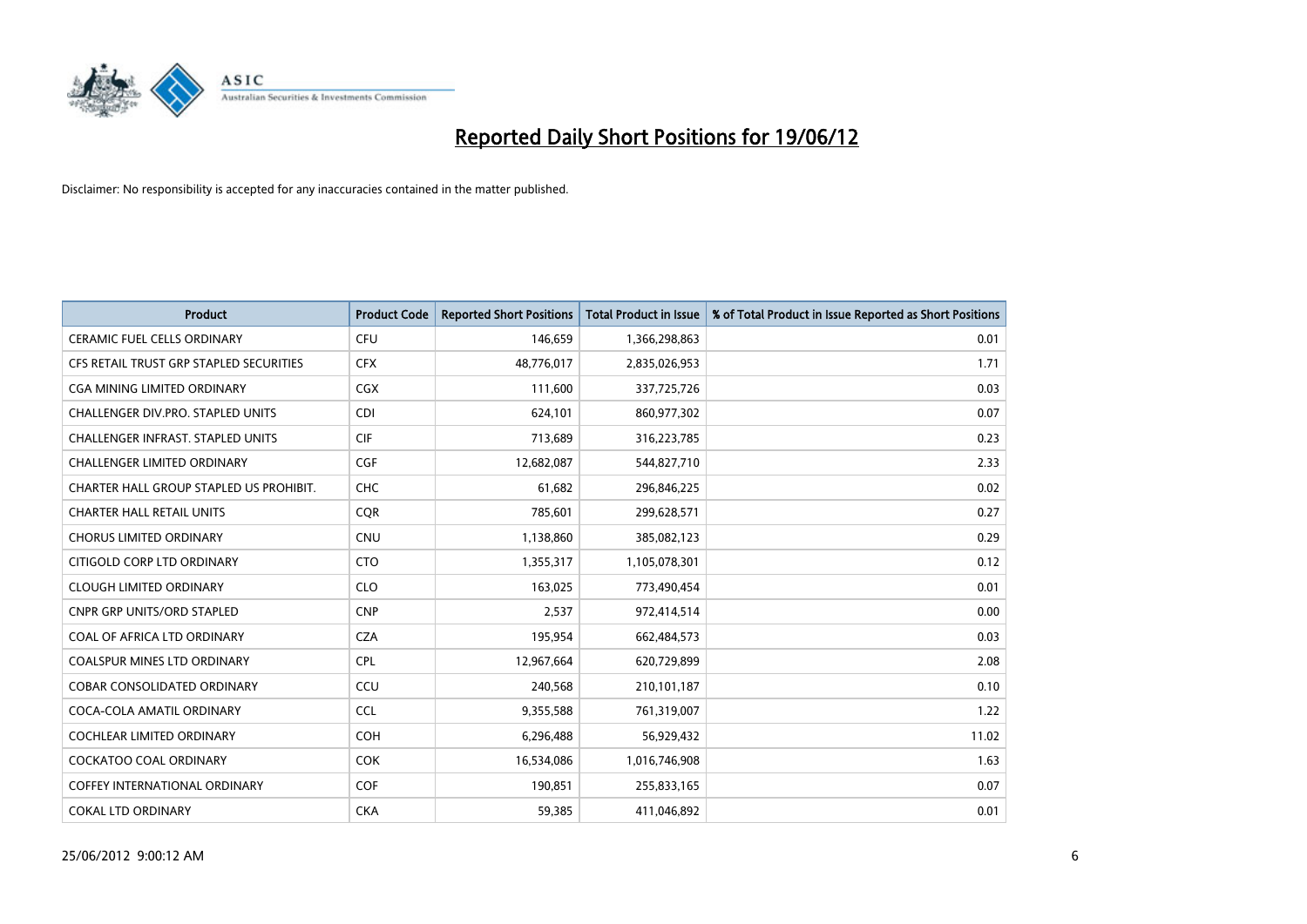

| <b>Product</b>                          | <b>Product Code</b> | <b>Reported Short Positions</b> | <b>Total Product in Issue</b> | % of Total Product in Issue Reported as Short Positions |
|-----------------------------------------|---------------------|---------------------------------|-------------------------------|---------------------------------------------------------|
| <b>COLLINS FOODS LTD ORDINARY</b>       | <b>CKF</b>          | 64,777                          | 93,000,003                    | 0.07                                                    |
| COMMONWEALTH BANK, ORDINARY             | <b>CBA</b>          | 33,895,651                      | 1,592,154,780                 | 2.10                                                    |
| <b>COMMONWEALTH PROP ORDINARY UNITS</b> | <b>CPA</b>          | 17,402,929                      | 2,347,003,413                 | 0.76                                                    |
| <b>COMPASS RESOURCES ORDINARY</b>       | <b>CMR</b>          | 7,472                           | 1,403,744,100                 | 0.00                                                    |
| <b>COMPUTERSHARE LTD ORDINARY</b>       | <b>CPU</b>          | 5,225,771                       | 555,664,059                   | 0.95                                                    |
| CONSOLIDATED MEDIA, ORDINARY            | <b>CMI</b>          | 1,529,459                       | 561,834,996                   | 0.27                                                    |
| CONTINENTAL COAL LTD ORDINARY           | CCC                 | 408,148                         | 430,742,398                   | 0.09                                                    |
| COOPER ENERGY LTD ORDINARY              | <b>COE</b>          | 866,809                         | 292,791,528                   | 0.29                                                    |
| <b>CREDIT CORP GROUP ORDINARY</b>       | CCP                 | 35,349                          | 45,571,114                    | 0.08                                                    |
| <b>CROMWELL PROP STAPLED SECURITIES</b> | <b>CMW</b>          | 4,029                           | 1,169,688,943                 | 0.00                                                    |
| <b>CROWN LIMITED ORDINARY</b>           | <b>CWN</b>          | 3,993,251                       | 728,394,185                   | 0.54                                                    |
| <b>CSG LIMITED ORDINARY</b>             | <b>CSV</b>          | 855,348                         | 282,567,499                   | 0.29                                                    |
| <b>CSL LIMITED ORDINARY</b>             | <b>CSL</b>          | 4,526,031                       | 510,373,491                   | 0.88                                                    |
| <b>CSR LIMITED ORDINARY</b>             | <b>CSR</b>          | 37,433,829                      | 506,000,315                   | 7.40                                                    |
| <b>CUDECO LIMITED ORDINARY</b>          | CDU                 | 4,512,862                       | 189, 185, 878                 | 2.39                                                    |
| CUE ENERGY RESOURCE ORDINARY            | <b>CUE</b>          | 3,114,221                       | 698,119,720                   | 0.44                                                    |
| DART ENERGY LTD ORDINARY                | <b>DTE</b>          | 17,704,422                      | 768,645,654                   | 2.29                                                    |
| DATA#3 LIMITED ORDINARY                 | <b>DTL</b>          | 6,422                           | 153,974,950                   | 0.00                                                    |
| DAVID JONES LIMITED ORDINARY            | <b>DJS</b>          | 44,150,046                      | 528,655,600                   | 8.36                                                    |
| DECMIL GROUP LIMITED ORDINARY           | <b>DCG</b>          | 388,215                         | 166,492,757                   | 0.23                                                    |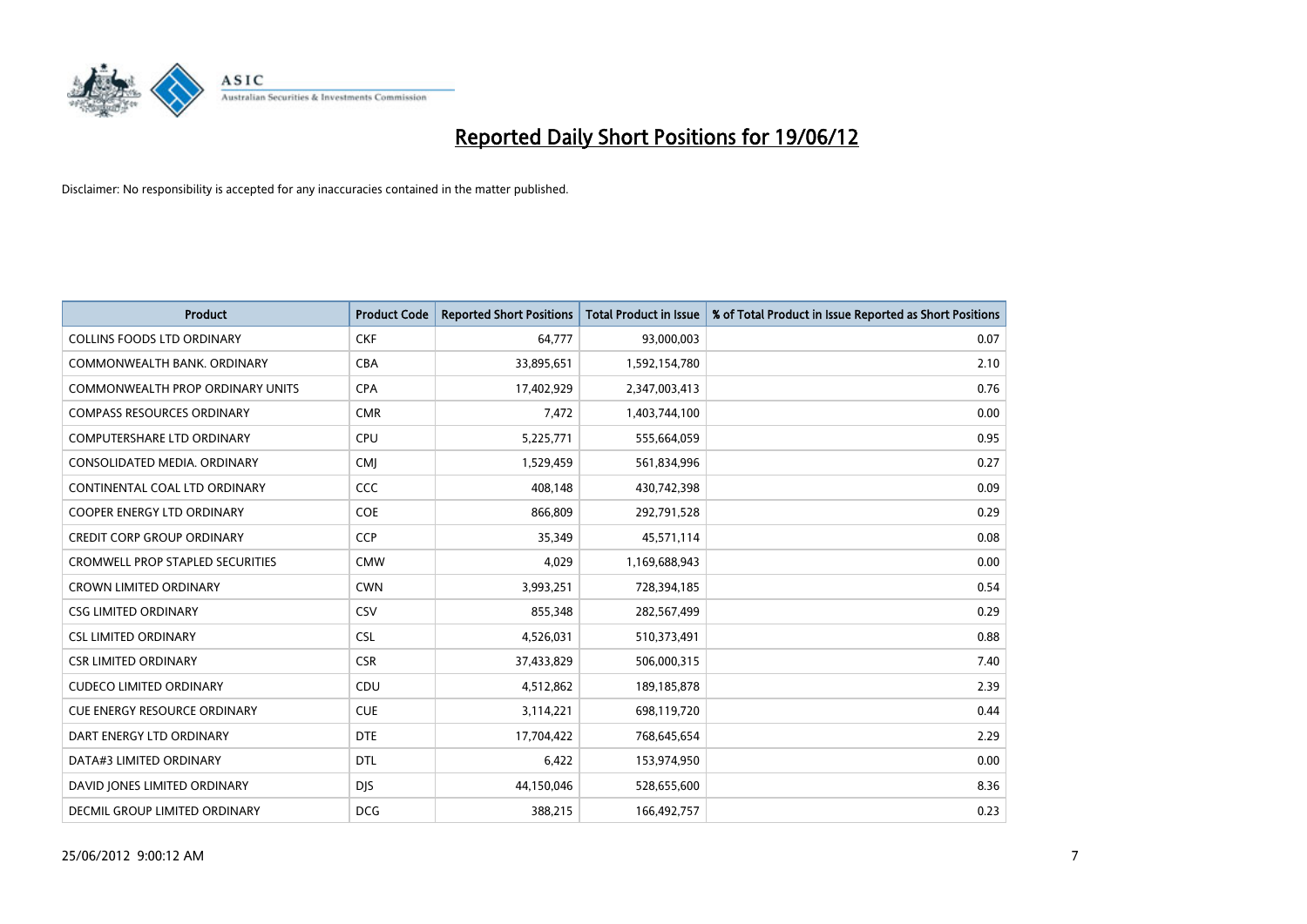

| <b>Product</b>                       | <b>Product Code</b> | <b>Reported Short Positions</b> | <b>Total Product in Issue</b> | % of Total Product in Issue Reported as Short Positions |
|--------------------------------------|---------------------|---------------------------------|-------------------------------|---------------------------------------------------------|
| DEXUS PROPERTY GROUP STAPLED UNITS   | <b>DXS</b>          | 13,490,080                      | 4,839,024,176                 | 0.25                                                    |
| DISCOVERY METALS LTD ORDINARY        | <b>DML</b>          | 13,199,288                      | 442,128,231                   | 2.98                                                    |
| DOMINO PIZZA ENTERPR ORDINARY        | <b>DMP</b>          | 425,678                         | 69,899,674                    | 0.61                                                    |
| DORAY MINERALS LTD ORDINARY          | <b>DRM</b>          | 29,962                          | 81,162,275                    | 0.04                                                    |
| DOWNER EDI LIMITED ORDINARY          | <b>DOW</b>          | 6,405,912                       | 429,100,296                   | 1.48                                                    |
| DRILLSEARCH ENERGY ORDINARY          | <b>DLS</b>          | 4,958,337                       | 337,449,196                   | 1.49                                                    |
| DUET GROUP STAPLED US PROHIBIT.      | <b>DUE</b>          | 4,025,003                       | 1,109,831,386                 | 0.36                                                    |
| DULUXGROUP LIMITED ORDINARY          | <b>DLX</b>          | 9,837,836                       | 367,456,259                   | 2.70                                                    |
| <b>DWS LTD ORDINARY</b>              | <b>DWS</b>          | 1,450                           | 132,362,763                   | 0.00                                                    |
| ECHO ENTERTAINMENT ORDINARY          | <b>EGP</b>          | 51,549,744                      | 688,019,737                   | 7.49                                                    |
| ELDERS LIMITED ORDINARY              | <b>ELD</b>          | 16,022,176                      | 448,598,480                   | 3.57                                                    |
| ELDORADO GOLD CORP CDI 1:1           | EAU                 | 41,922                          | 7,221,936                     | 0.59                                                    |
| ELEMENTAL MINERALS ORDINARY          | <b>ELM</b>          | 485,218                         | 243,614,280                   | 0.19                                                    |
| ELEMENTOS LIMITED ORDINARY           | ELT                 | 16                              | 82,383,526                    | 0.00                                                    |
| <b>EMECO HOLDINGS ORDINARY</b>       | <b>EHL</b>          | 3,904,645                       | 631,237,586                   | 0.62                                                    |
| <b>ENDEAVOUR MIN CORP CDI 1:1</b>    | <b>EVR</b>          | 33,919                          | 117,438,458                   | 0.02                                                    |
| ENERGY RESOURCES ORDINARY 'A'        | ERA                 | 10,665,702                      | 517,725,062                   | 2.06                                                    |
| <b>ENERGY WORLD CORPOR. ORDINARY</b> | <b>EWC</b>          | 18,247,438                      | 1,734,166,672                 | 1.06                                                    |
| <b>ENVESTRA LIMITED ORDINARY</b>     | <b>ENV</b>          | 17,172,051                      | 1,572,392,111                 | 1.07                                                    |
| EQUATORIAL RES LTD ORDINARY          | EQX                 | 157,565                         | 117,235,353                   | 0.14                                                    |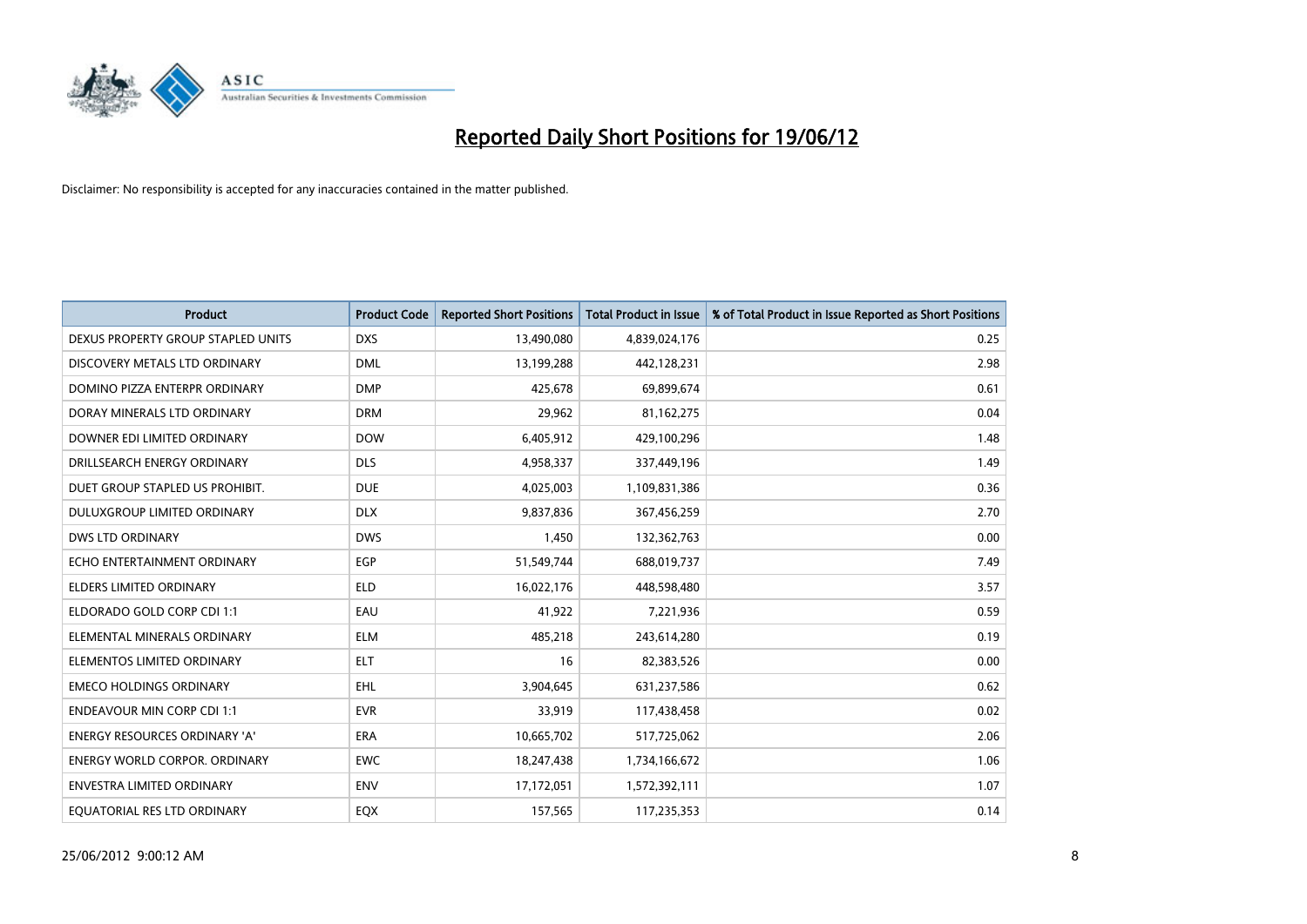

| <b>Product</b>                        | <b>Product Code</b> | <b>Reported Short Positions</b> | <b>Total Product in Issue</b> | % of Total Product in Issue Reported as Short Positions |
|---------------------------------------|---------------------|---------------------------------|-------------------------------|---------------------------------------------------------|
| EUREKA ENERGY LTD ORDINARY            | <b>EKA</b>          | 1,450,348                       | 237,764,050                   | 0.61                                                    |
| EVOLUTION MINING LTD ORDINARY         | <b>EVN</b>          | 2,197,384                       | 707,105,713                   | 0.30                                                    |
| <b>EXCO RESOURCES LTD ORDINARY</b>    | EXS                 | 50,060                          | 356,044,187                   | 0.01                                                    |
| FAIRFAX MEDIA LTD ORDINARY            | <b>FXJ</b>          | 336,725,347                     | 2,351,955,725                 | 14.29                                                   |
| <b>FAR LTD ORDINARY</b>               | <b>FAR</b>          | 21,000,000                      | 2,499,846,742                 | 0.84                                                    |
| FISHER & PAYKEL APP. ORDINARY         | <b>FPA</b>          | 26,000                          | 724,235,162                   | 0.00                                                    |
| FISHER & PAYKEL H. ORDINARY           | <b>FPH</b>          | 19,000                          | 530,053,399                   | 0.00                                                    |
| FKP PROPERTY GROUP STAPLED SECURITIES | <b>FKP</b>          | 33,931,419                      | 1,211,033,858                 | 2.81                                                    |
| FLEETWOOD CORP ORDINARY               | <b>FWD</b>          | 102,780                         | 59,217,793                    | 0.17                                                    |
| FLETCHER BUILDING ORDINARY            | <b>FBU</b>          | 8,772,802                       | 682,866,936                   | 1.28                                                    |
| FLEXIGROUP LIMITED ORDINARY           | FXL                 | 34,757                          | 282,113,791                   | 0.00                                                    |
| <b>FLIGHT CENTRE ORDINARY</b>         | <b>FLT</b>          | 12,101,459                      | 100,039,833                   | 12.08                                                   |
| FLINDERS MINES LTD ORDINARY           | <b>FMS</b>          | 644,431                         | 1,821,300,404                 | 0.04                                                    |
| <b>FOCUS MINERALS LTD ORDINARY</b>    | <b>FML</b>          | 503,925                         | 4,320,773,701                 | 0.01                                                    |
| <b>FORGE GROUP LIMITED ORDINARY</b>   | FGE                 | 358,150                         | 86,169,014                    | 0.40                                                    |
| FORTESCUE METALS GRP ORDINARY         | <b>FMG</b>          | 155,331,155                     | 3,113,798,659                 | 4.99                                                    |
| <b>G.U.D. HOLDINGS ORDINARY</b>       | GUD                 | 1,072,898                       | 70,803,455                    | 1.53                                                    |
| <b>G8 EDUCATION LIMITED ORDINARY</b>  | <b>GEM</b>          | 100,001                         | 203,770,273                   | 0.05                                                    |
| <b>GALAXY RESOURCES ORDINARY</b>      | <b>GXY</b>          | 7,682,387                       | 363,775,852                   | 2.11                                                    |
| <b>GEODYNAMICS LIMITED ORDINARY</b>   | GDY                 | 850                             | 406,452,608                   | 0.00                                                    |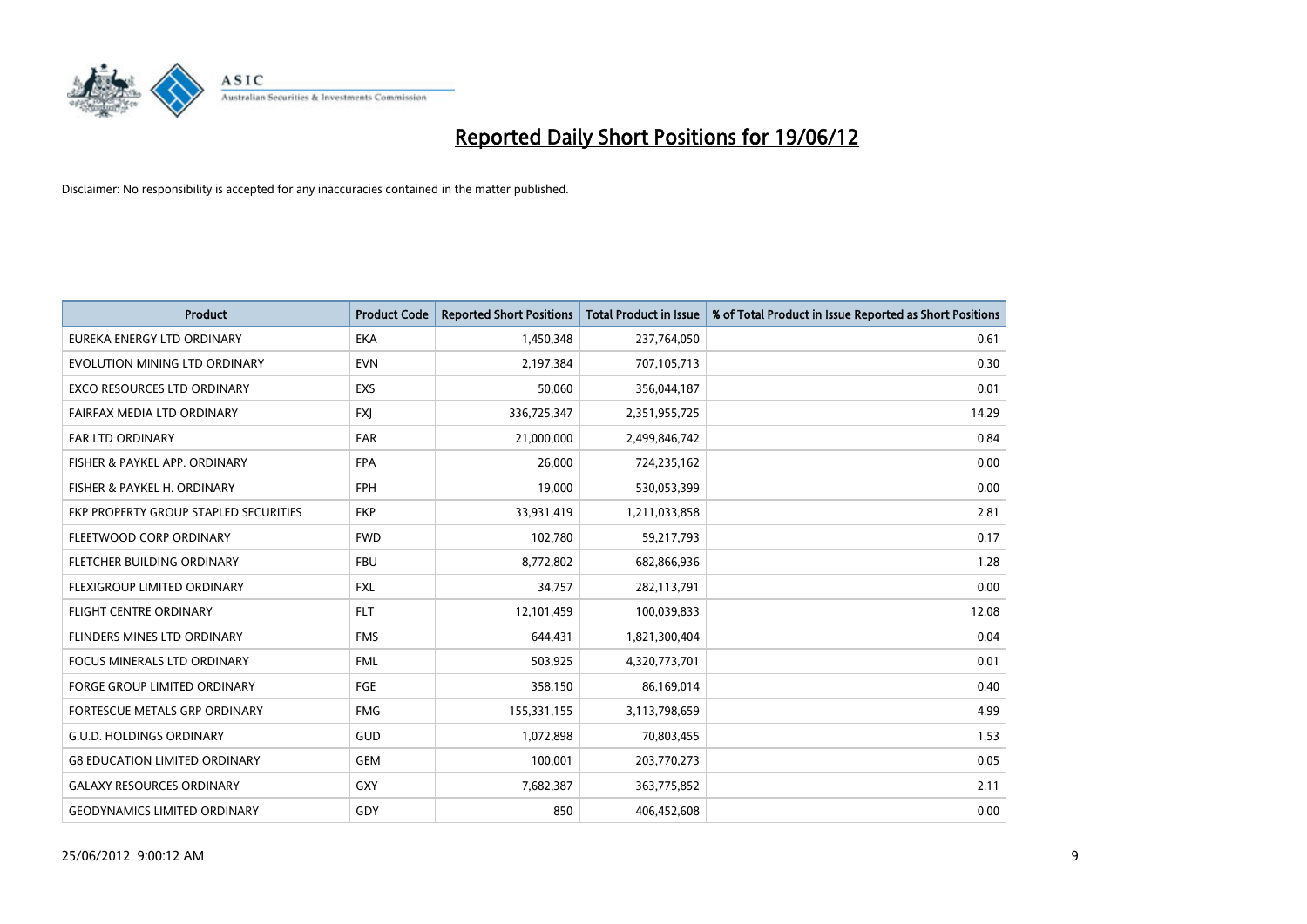

| Product                                          | <b>Product Code</b> | <b>Reported Short Positions</b> | <b>Total Product in Issue</b> | % of Total Product in Issue Reported as Short Positions |
|--------------------------------------------------|---------------------|---------------------------------|-------------------------------|---------------------------------------------------------|
| <b>GINDALBIE METALS LTD ORDINARY</b>             | GBG                 | 43,721,306                      | 1,247,487,454                 | 3.49                                                    |
| <b>GLOBAL CONSTRUCTION ORDINARY</b>              | GCS                 | 50,000                          | 116,464,741                   | 0.04                                                    |
| <b>GLOUCESTER COAL ORDINARY</b>                  | GCL                 | 1,048,696                       | 218,727,665                   | 0.48                                                    |
| <b>GOLD ROAD RES LTD ORDINARY</b>                | GOR                 | 158,619                         | 389,975,665                   | 0.05                                                    |
| <b>GOODMAN FIELDER, ORDINARY</b>                 | <b>GFF</b>          | 37,310,510                      | 1,955,559,207                 | 1.90                                                    |
| <b>GOODMAN GROUP STAPLED US PROHIBIT.</b>        | <b>GMG</b>          | 13,114,490                      | 1,549,551,920                 | 0.85                                                    |
| <b>GPT GROUP STAPLED SEC.</b>                    | <b>GPT</b>          | 5,082,536                       | 1,775,596,199                 | 0.25                                                    |
| <b>GR ENGINEERING LTD ORDINARY</b>               | <b>GNG</b>          | 2,160                           | 150,000,000                   | 0.00                                                    |
| <b>GRAINCORP LIMITED A CLASS ORDINARY</b>        | <b>GNC</b>          | 699,014                         | 198,318,900                   | 0.35                                                    |
| <b>GRANGE RESOURCES, ORDINARY</b>                | GRR                 | 3,631,422                       | 1,154,766,592                 | 0.30                                                    |
| <b>GREENLAND MIN EN LTD ORDINARY</b>             | GGG                 | 3,825,862                       | 416,390,488                   | 0.91                                                    |
| <b>GROWTHPOINT PROPERTY ORD/UNIT STAPLED SEC</b> | GOZ                 | 124,754                         | 291,904,374                   | 0.05                                                    |
| <b>GRYPHON MINERALS LTD ORDINARY</b>             | GRY                 | 9,244,074                       | 348,264,983                   | 2.66                                                    |
| <b>GUILDFORD COAL LTD ORDINARY</b>               | <b>GUF</b>          | 1,804,761                       | 276,867,530                   | 0.66                                                    |
| <b>GUINNESS PEAT GROUP. CDI 1:1</b>              | GPG                 | 15,000                          | 228,999,984                   | 0.01                                                    |
| <b>GUIARAT NRE COAL LTD ORDINARY</b>             | <b>GNM</b>          | 665,396                         | 993,137,858                   | 0.07                                                    |
| <b>GUNNS LIMITED ORDINARY</b>                    | <b>GNS</b>          | 74,495,950                      | 848,401,559                   | 8.77                                                    |
| <b>GWA GROUP LTD ORDINARY</b>                    | <b>GWA</b>          | 17,901,960                      | 302,005,514                   | 5.92                                                    |
| HARVEY NORMAN ORDINARY                           | <b>HVN</b>          | 96,109,837                      | 1,062,316,784                 | 9.04                                                    |
| HASTIE GROUP LIMITED ORDINARY                    | <b>HST</b>          | 233,914                         | 137,353,504                   | 0.17                                                    |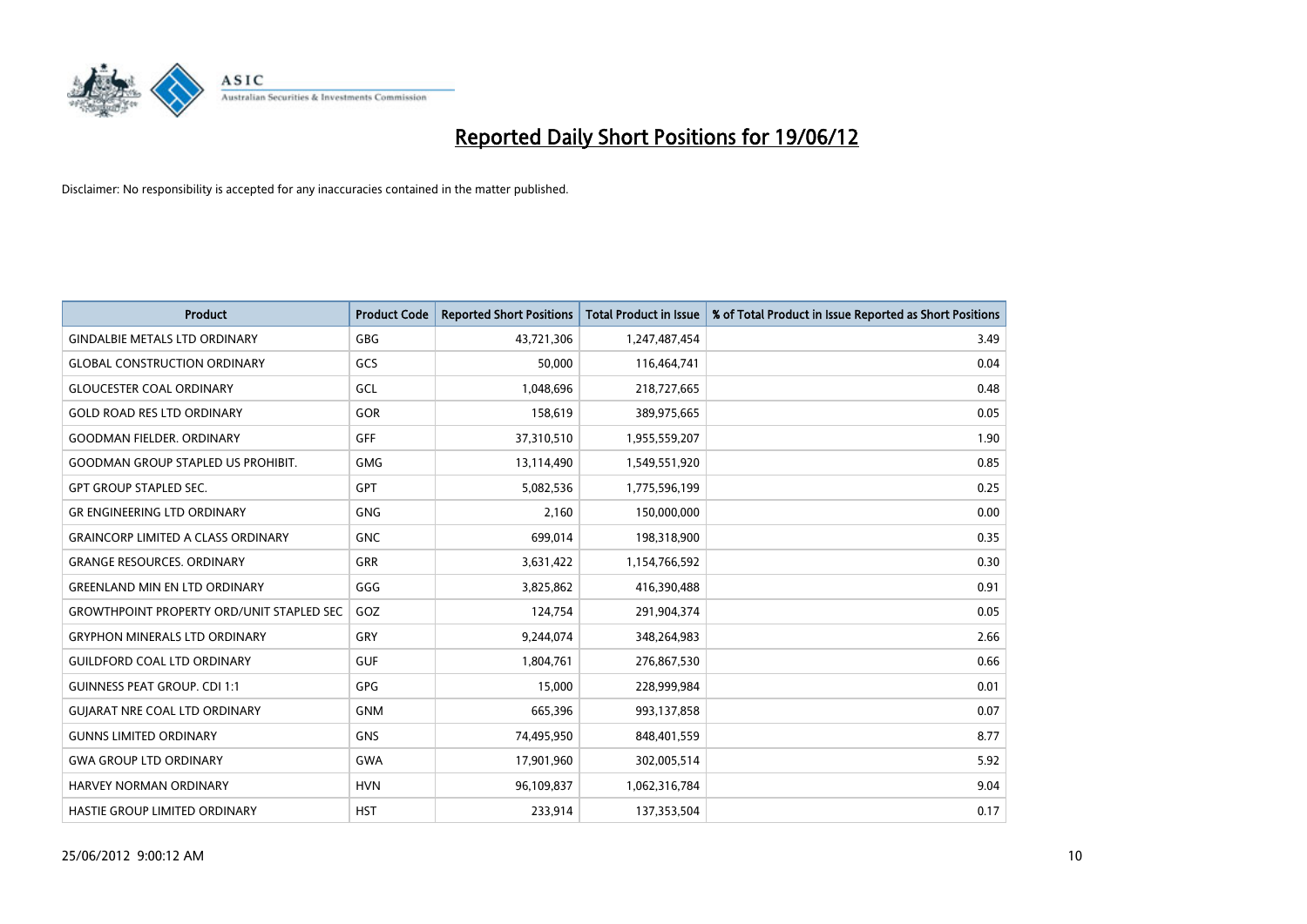

| <b>Product</b>                           | <b>Product Code</b> | <b>Reported Short Positions</b> | <b>Total Product in Issue</b> | % of Total Product in Issue Reported as Short Positions |
|------------------------------------------|---------------------|---------------------------------|-------------------------------|---------------------------------------------------------|
| HASTINGS DIVERSIFIED STAPLED SECURITY    | <b>HDF</b>          | 714,870                         | 530,001,072                   | 0.13                                                    |
| <b>HAVILAH RESOURCES NL ORDINARY</b>     | <b>HAV</b>          | 126,344                         | 101,311,223                   | 0.12                                                    |
| HAWKLEY OIL AND GAS ORDINARY             | <b>HOG</b>          | 10,993                          | 191,914,045                   | 0.01                                                    |
| <b>HENDERSON GROUP CDI 1:1</b>           | <b>HGG</b>          | 4,369,709                       | 701,518,485                   | 0.63                                                    |
| HFA HOLDINGS LIMITED ORDINARY            | <b>HFA</b>          | 3,809                           | 117,332,831                   | 0.00                                                    |
| <b>HIGHLANDS PACIFIC ORDINARY</b>        | <b>HIG</b>          | 68,520                          | 686,202,481                   | 0.01                                                    |
| HILLGROVE RES LTD ORDINARY               | <b>HGO</b>          | 3,517,112                       | 793,698,575                   | 0.45                                                    |
| HILLS HOLDINGS LTD ORDINARY              | <b>HIL</b>          | 3,007,469                       | 246,500,444                   | 1.23                                                    |
| HORIZON OIL LIMITED ORDINARY             | <b>HZN</b>          | 29,555,853                      | 1,130,811,515                 | 2.60                                                    |
| <b>IINET LIMITED ORDINARY</b>            | <b>IIN</b>          | 128,438                         | 160,968,847                   | 0.07                                                    |
| <b>ILUKA RESOURCES ORDINARY</b>          | ILU                 | 40,924,332                      | 418,700,517                   | 9.75                                                    |
| <b>IMDEX LIMITED ORDINARY</b>            | <b>IMD</b>          | 264,449                         | 208,250,426                   | 0.14                                                    |
| IMF (AUSTRALIA) LTD ORDINARY             | <b>IMF</b>          | 120,961                         | 123,828,193                   | 0.10                                                    |
| <b>INCITEC PIVOT ORDINARY</b>            | IPL                 | 5,623,376                       | 1,628,730,107                 | 0.34                                                    |
| <b>INDEPENDENCE GROUP ORDINARY</b>       | <b>IGO</b>          | 11,431,093                      | 232,882,535                   | 4.89                                                    |
| INDOPHIL RESOURCES ORDINARY              | <b>IRN</b>          | 1,055,430                       | 1,203,146,194                 | 0.08                                                    |
| INDUSTREA LIMITED ORDINARY               | IDL                 | 524,778                         | 370,268,218                   | 0.15                                                    |
| <b>INFIGEN ENERGY STAPLED SECURITIES</b> | <b>IFN</b>          | 5,813,490                       | 762,265,972                   | 0.78                                                    |
| <b>INSURANCE AUSTRALIA ORDINARY</b>      | IAG                 | 3,641,104                       | 2,079,034,021                 | 0.14                                                    |
| INTEGRA MINING LTD. ORDINARY             | <b>IGR</b>          | 5,545,837                       | 846,343,881                   | 0.66                                                    |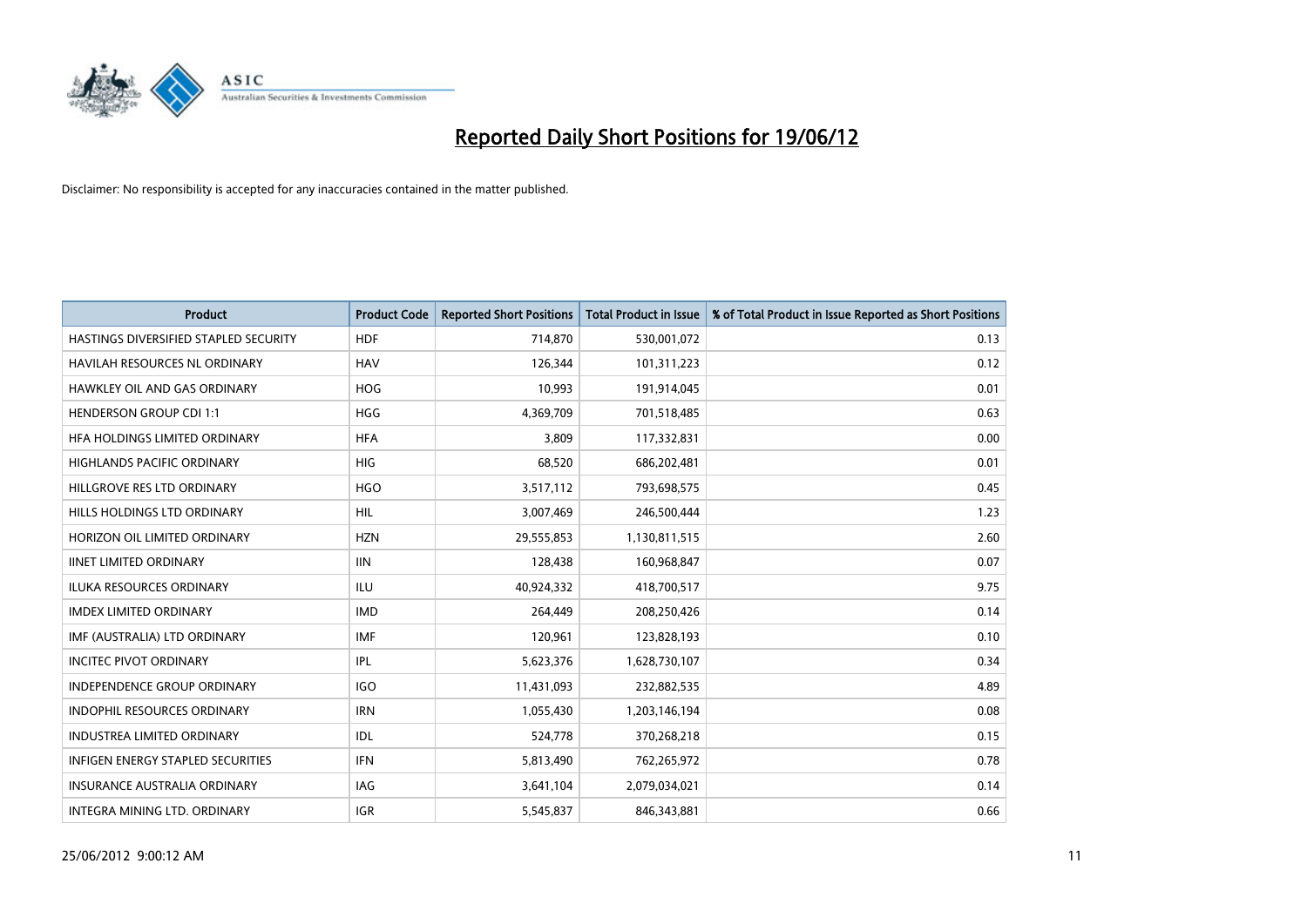

| <b>Product</b>                                  | <b>Product Code</b> | <b>Reported Short Positions</b> | <b>Total Product in Issue</b> | % of Total Product in Issue Reported as Short Positions |
|-------------------------------------------------|---------------------|---------------------------------|-------------------------------|---------------------------------------------------------|
| <b>INTREPID MINES ORDINARY</b>                  | IAU                 | 11,251,800                      | 525,733,428                   | 2.15                                                    |
| <b>INVESTA OFFICE FUND STAPLED SECURITIES</b>   | <b>IOF</b>          | 2,075,940                       | 614,047,458                   | 0.34                                                    |
| <b>INVOCARE LIMITED ORDINARY</b>                | IVC                 | 3,226,667                       | 110,030,298                   | 2.94                                                    |
| ION LIMITED ORDINARY                            | <b>ION</b>          | 164,453                         | 256,365,105                   | 0.06                                                    |
| <b>IOOF HOLDINGS LTD ORDINARY</b>               | IFL                 | 1,154,396                       | 229,794,395                   | 0.49                                                    |
| <b>IPROPERTY GROUP LTD ORDINARY</b>             | <b>IPP</b>          | 690,000                         | 179,879,862                   | 0.38                                                    |
| <b>IRESS LIMITED ORDINARY</b>                   | <b>IRE</b>          | 2,842,985                       | 127,036,010                   | 2.23                                                    |
| <b>IRON ORE HOLDINGS ORDINARY</b>               | <b>IOH</b>          | 57,728                          | 165,912,170                   | 0.03                                                    |
| ISHARES MSCI AUS 200 ISHARES MSCI AUS 200       | IOZ                 | 52,237                          | 4,352,373                     | 1.20                                                    |
| ISHARES S&P HIGH DIV ISHARES S&P HIGH DIV       | <b>IHD</b>          | 99,988                          | 2,903,027                     | 3.44                                                    |
| ISHARES SMALL ORDS ISHARES SMALL ORDS           | <b>ISO</b>          | 434,568                         | 5,703,165                     | 7.62                                                    |
| <b>IVANHOE AUSTRALIA ORDINARY</b>               | <b>IVA</b>          | 2,996,065                       | 553,921,745                   | 0.53                                                    |
| <b>IAMES HARDIE INDUST CHESS DEPOSITARY INT</b> | <b>IHX</b>          | 12,316,779                      | 437,838,167                   | 2.77                                                    |
| <b>IB HI-FI LIMITED ORDINARY</b>                | <b>IBH</b>          | 21,367,258                      | 98,850,643                    | 21.62                                                   |
| <b>JUPITER MINES ORDINARY</b>                   | <b>IMS</b>          | 50,383                          | 1,806,834,044                 | 0.00                                                    |
| <b>KAGARA LTD ORDINARY</b>                      | KZL                 | 3,475,166                       | 798,953,117                   | 0.42                                                    |
| KANGAROO RES LTD ORDINARY                       | <b>KRL</b>          | 183,733                         | 3,434,430,012                 | 0.00                                                    |
| KAROON GAS AUSTRALIA ORDINARY                   | <b>KAR</b>          | 587,846                         | 221,420,769                   | 0.26                                                    |
| KASBAH RESOURCES ORDINARY                       | <b>KAS</b>          | 51,151                          | 395,412,596                   | 0.01                                                    |
| KATHMANDU HOLD LTD ORDINARY                     | <b>KMD</b>          | 3,203,380                       | 200,000,000                   | 1.60                                                    |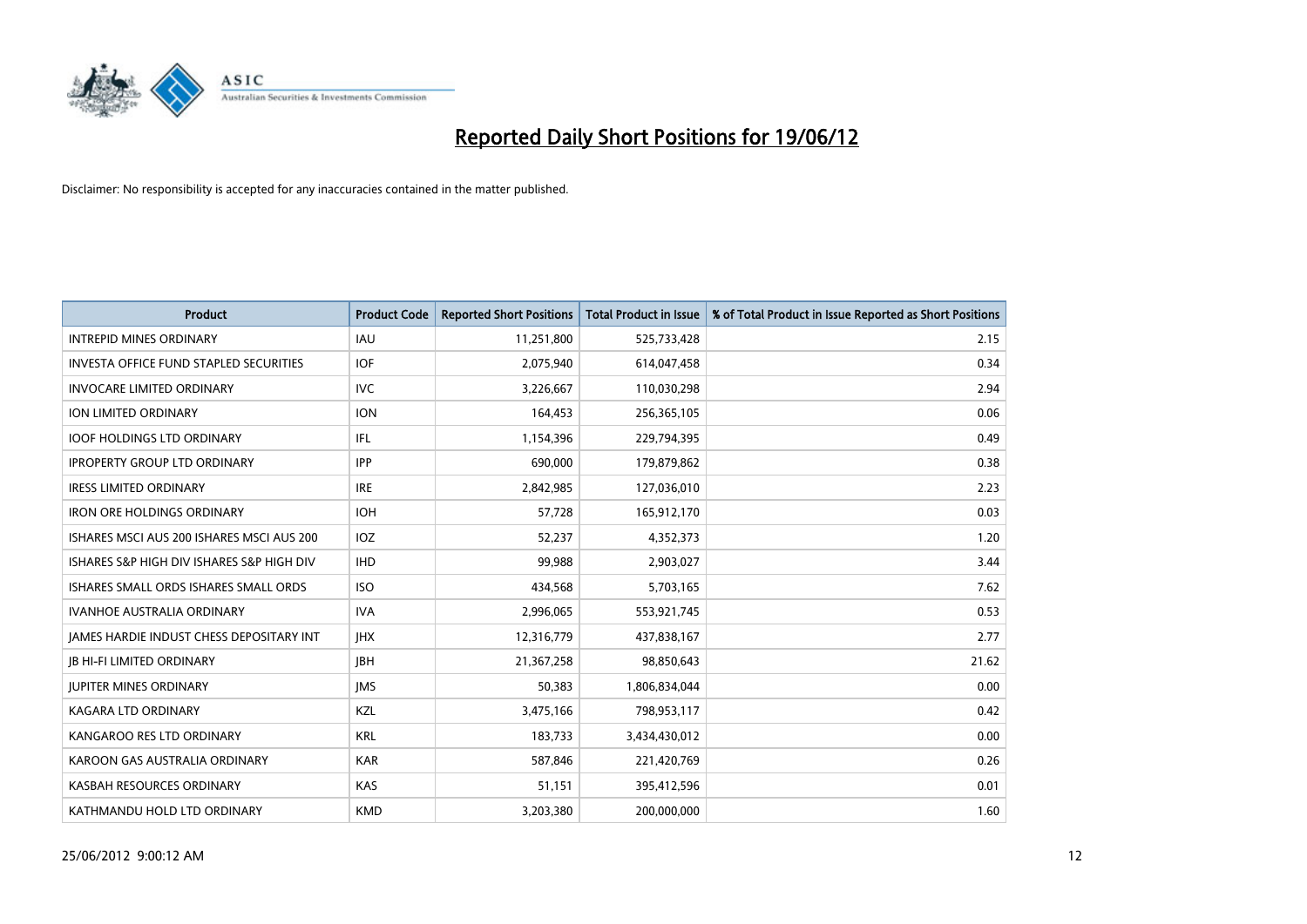

| <b>Product</b>                        | <b>Product Code</b> | <b>Reported Short Positions</b> | <b>Total Product in Issue</b> | % of Total Product in Issue Reported as Short Positions |
|---------------------------------------|---------------------|---------------------------------|-------------------------------|---------------------------------------------------------|
| <b>KBL MINING LIMITED ORDINARY</b>    | <b>KBL</b>          | 1,820                           | 283,921,456                   | 0.00                                                    |
| KENTOR GOLD LIMITED ORDINARY          | KGL                 | 290                             | 106,209,874                   | 0.00                                                    |
| KEYBRIDGE CAPITAL ORDINARY            | <b>KBC</b>          | $\mathbf{1}$                    | 172,070,564                   | 0.00                                                    |
| KINGSGATE CONSOLID. ORDINARY          | <b>KCN</b>          | 5,707,445                       | 151,263,789                   | 3.80                                                    |
| KINGSROSE MINING LTD ORDINARY         | <b>KRM</b>          | 196,213                         | 287,578,777                   | 0.06                                                    |
| LEIGHTON HOLDINGS ORDINARY            | LEI                 | 9,723,207                       | 337,087,596                   | 2.88                                                    |
| LEND LEASE GROUP UNIT/ORD STAPLED     | LLC                 | 3,404,071                       | 572,789,827                   | 0.59                                                    |
| LINC ENERGY LTD ORDINARY              | LNC                 | 36,268,295                      | 504,487,631                   | 7.19                                                    |
| LIQUEFIED NATURAL ORDINARY            | <b>LNG</b>          | 276,323                         | 267,699,015                   | 0.10                                                    |
| <b>LYNAS CORPORATION ORDINARY</b>     | <b>LYC</b>          | 175,433,094                     | 1,714,846,913                 | 10.22                                                   |
| M2 TELECOMMUNICATION ORDINARY         | <b>MTU</b>          | 315,938                         | 156,571,954                   | 0.21                                                    |
| <b>MACA LIMITED ORDINARY</b>          | <b>MLD</b>          | 30,518                          | 150,000,000                   | 0.02                                                    |
| <b>MACMAHON HOLDINGS ORDINARY</b>     | <b>MAH</b>          | 2,109,286                       | 738,631,705                   | 0.30                                                    |
| MACO ATLAS ROADS GRP ORDINARY STAPLED | <b>MQA</b>          | 3,505,963                       | 464,279,594                   | 0.75                                                    |
| MACQUARIE GROUP LTD ORDINARY          | MQG                 | 7,101,105                       | 348,635,692                   | 2.03                                                    |
| MARENGO MINING ORDINARY               | <b>MGO</b>          | 39,850                          | 1,003,745,113                 | 0.00                                                    |
| <b>MATRIX C &amp; E LTD ORDINARY</b>  | <b>MCE</b>          | 729,399                         | 92,686,855                    | 0.77                                                    |
| MAVERICK DRILLING ORDINARY            | <b>MAD</b>          | 20,000                          | 267,594,286                   | 0.01                                                    |
| MCMILLAN SHAKESPEARE ORDINARY         | <b>MMS</b>          | 102,249                         | 74,523,965                    | 0.13                                                    |
| MEDUSA MINING LTD ORDINARY            | <b>MML</b>          | 2,116,577                       | 188,903,911                   | 1.12                                                    |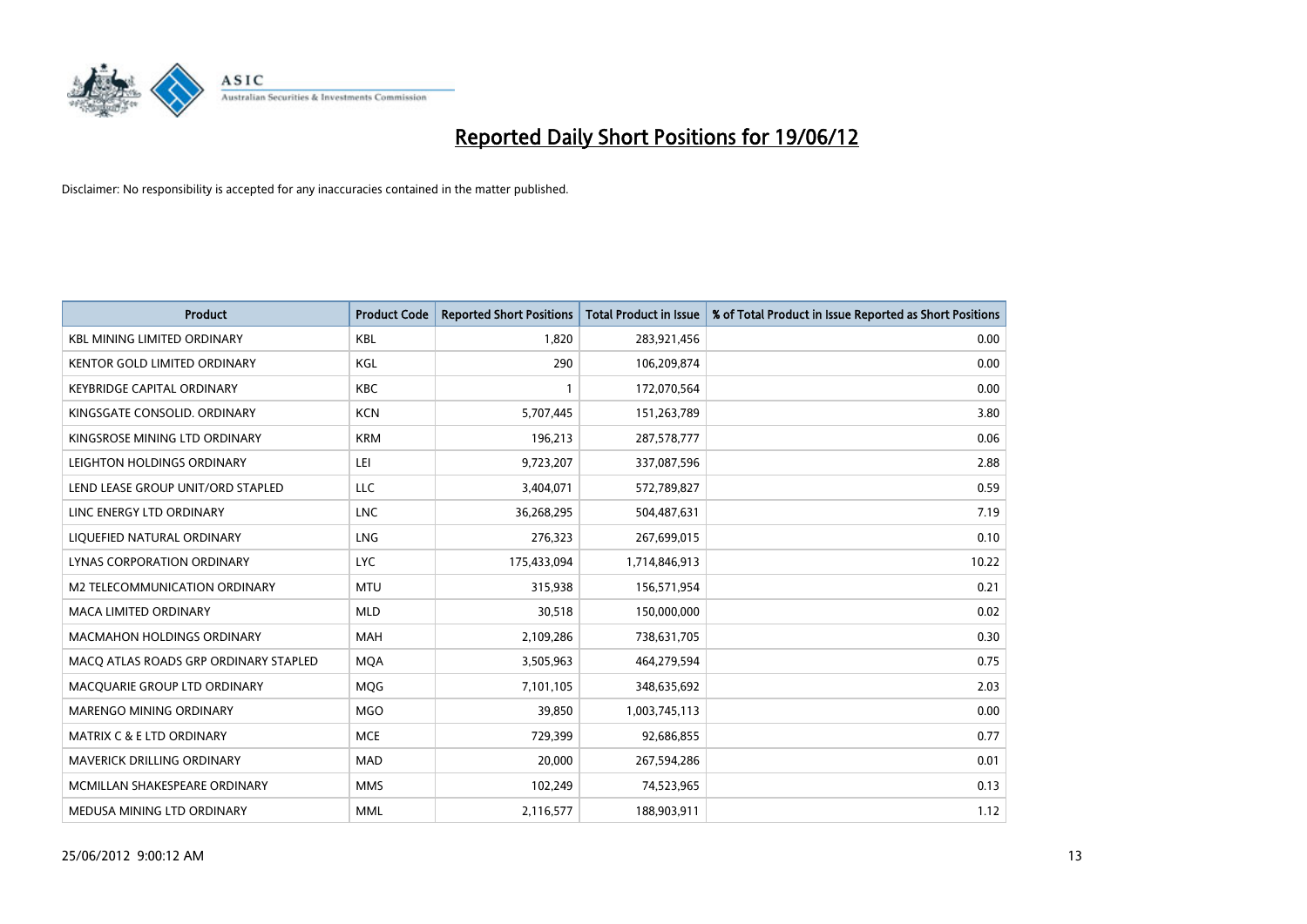

| <b>Product</b>                  | <b>Product Code</b> | <b>Reported Short Positions</b> | <b>Total Product in Issue</b> | % of Total Product in Issue Reported as Short Positions |
|---------------------------------|---------------------|---------------------------------|-------------------------------|---------------------------------------------------------|
| MEO AUSTRALIA LTD ORDINARY      | <b>MEO</b>          | 1,960,034                       | 539,913,260                   | 0.37                                                    |
| MERMAID MARINE ORDINARY         | <b>MRM</b>          | 965,350                         | 219,453,350                   | 0.43                                                    |
| MESOBLAST LIMITED ORDINARY      | <b>MSB</b>          | 18,172,893                      | 284,478,361                   | 6.39                                                    |
| METALS X LIMITED ORDINARY       | <b>MLX</b>          | 1,766,310                       | 1,317,913,157                 | 0.13                                                    |
| METCASH LIMITED ORDINARY        | <b>MTS</b>          | 44,907,191                      | 771,345,864                   | 5.82                                                    |
| METGASCO LIMITED ORDINARY       | <b>MEL</b>          | 322,544                         | 337,414,140                   | 0.10                                                    |
| METMINCO LIMITED ORDINARY       | <b>MNC</b>          | 2,747,906                       | 1,749,541,573                 | 0.15                                                    |
| MHM METALS LIMITED ORDINARY     | <b>MHM</b>          | 37,083                          | 105,310,831                   | 0.04                                                    |
| MICLYN EXP OFFSHR ORDINARY      | <b>MIO</b>          | 40,206                          | 278,515,705                   | 0.01                                                    |
| MILTON CORPORATION ORDINARY     | <b>MLT</b>          | 12,800                          | 121,625,655                   | 0.01                                                    |
| MINCOR RESOURCES NL ORDINARY    | <b>MCR</b>          | 2,023,677                       | 192,202,047                   | 1.05                                                    |
| MINERAL DEPOSITS ORDINARY       | <b>MDL</b>          | 92,642                          | 83,538,786                    | 0.11                                                    |
| MINERAL RESOURCES. ORDINARY     | <b>MIN</b>          | 1,779,339                       | 184,856,018                   | 0.95                                                    |
| MIRABELA NICKEL LTD ORDINARY    | <b>MBN</b>          | 21,736,124                      | 876,571,645                   | 2.46                                                    |
| MIRVAC GROUP STAPLED SECURITIES | <b>MGR</b>          | 4,717,129                       | 3,418,236,755                 | 0.13                                                    |
| MOLOPO ENERGY LTD ORDINARY      | <b>MPO</b>          | 1,173,759                       | 245,579,810                   | 0.48                                                    |
| MOLY MINES LIMITED ORDINARY     | <b>MOL</b>          | 52,309                          | 384,893,989                   | 0.01                                                    |
| MONADELPHOUS GROUP ORDINARY     | <b>MND</b>          | 2,714,876                       | 88,674,327                    | 3.03                                                    |
| MORTGAGE CHOICE LTD ORDINARY    | <b>MOC</b>          | 2,380,632                       | 120,319,572                   | 1.97                                                    |
| MOUNT GIBSON IRON ORDINARY      | <b>MGX</b>          | 8,712,313                       | 1,085,516,652                 | 0.80                                                    |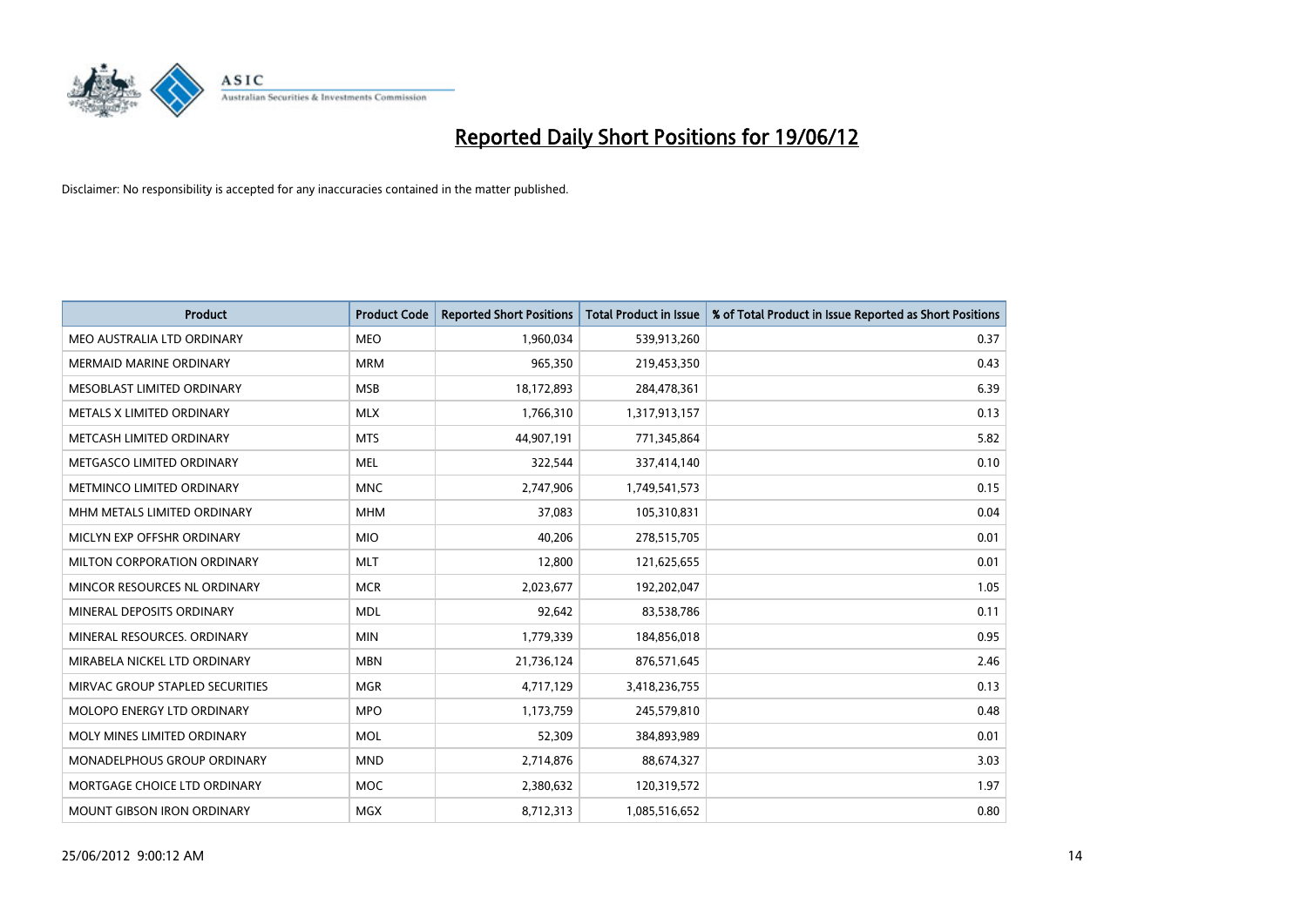

| <b>Product</b>                | <b>Product Code</b> | <b>Reported Short Positions</b> | <b>Total Product in Issue</b> | % of Total Product in Issue Reported as Short Positions |
|-------------------------------|---------------------|---------------------------------|-------------------------------|---------------------------------------------------------|
| MURCHISON METALS LTD ORDINARY | <b>MMX</b>          | 4,328,687                       | 450,093,277                   | 0.95                                                    |
| MYER HOLDINGS LTD ORDINARY    | <b>MYR</b>          | 59,821,089                      | 583,384,551                   | 10.24                                                   |
| MYSTATE LIMITED ORDINARY      | <b>MYS</b>          | 51,248                          | 86,977,573                    | 0.06                                                    |
| NATIONAL AUST. BANK ORDINARY  | <b>NAB</b>          | 19,861,799                      | 2,239,884,428                 | 0.85                                                    |
| NAVITAS LIMITED ORDINARY      | <b>NVT</b>          | 11,920,693                      | 375,318,628                   | 3.18                                                    |
| NEON ENERGY LIMITED ORDINARY  | <b>NEN</b>          | 826,864                         | 436,464,518                   | 0.20                                                    |
| NEW HOPE CORPORATION ORDINARY | <b>NHC</b>          | 1,828,997                       | 830,411,534                   | 0.22                                                    |
| NEWCREST MINING ORDINARY      | <b>NCM</b>          | 2,024,320                       | 765,000,000                   | 0.25                                                    |
| NEWS CORP A NON-VOTING CDI    | <b>NWSLV</b>        | 2,905,072                       | 1,605,493,370                 | 0.19                                                    |
| NEWS CORP B VOTING CDI        | <b>NWS</b>          | 1,344,779                       | 798,520,953                   | 0.16                                                    |
| NEWSAT LIMITED ORDINARY       | <b>NWT</b>          | 75,000                          | 230,901,357                   | 0.03                                                    |
| NEXTDC LIMITED ORDINARY       | <b>NXT</b>          | 984,527                         | 150,602,388                   | 0.65                                                    |
| NEXUS ENERGY LIMITED ORDINARY | <b>NXS</b>          | 2,105,470                       | 1,329,821,159                 | 0.15                                                    |
| NIB HOLDINGS LIMITED ORDINARY | <b>NHF</b>          | 141,938                         | 439,004,182                   | 0.03                                                    |
| NIDO PETROLEUM ORDINARY       | <b>NDO</b>          | 105,313                         | 1,389,163,151                 | 0.01                                                    |
| NOBLE MINERAL RES ORDINARY    | <b>NMG</b>          | 5,343,442                       | 610,147,955                   | 0.87                                                    |
| NORFOLK GROUP ORDINARY        | <b>NFK</b>          | 1,550                           | 158,890,730                   | 0.00                                                    |
| NORTHERN IRON LTD ORDINARY    | <b>NFE</b>          | 453,620                         | 369,980,113                   | 0.11                                                    |
| NORTHERN STAR ORDINARY        | <b>NST</b>          | 7,527,344                       | 402,170,706                   | 1.88                                                    |
| NRW HOLDINGS LIMITED ORDINARY | <b>NWH</b>          | 372,964                         | 278,888,011                   | 0.14                                                    |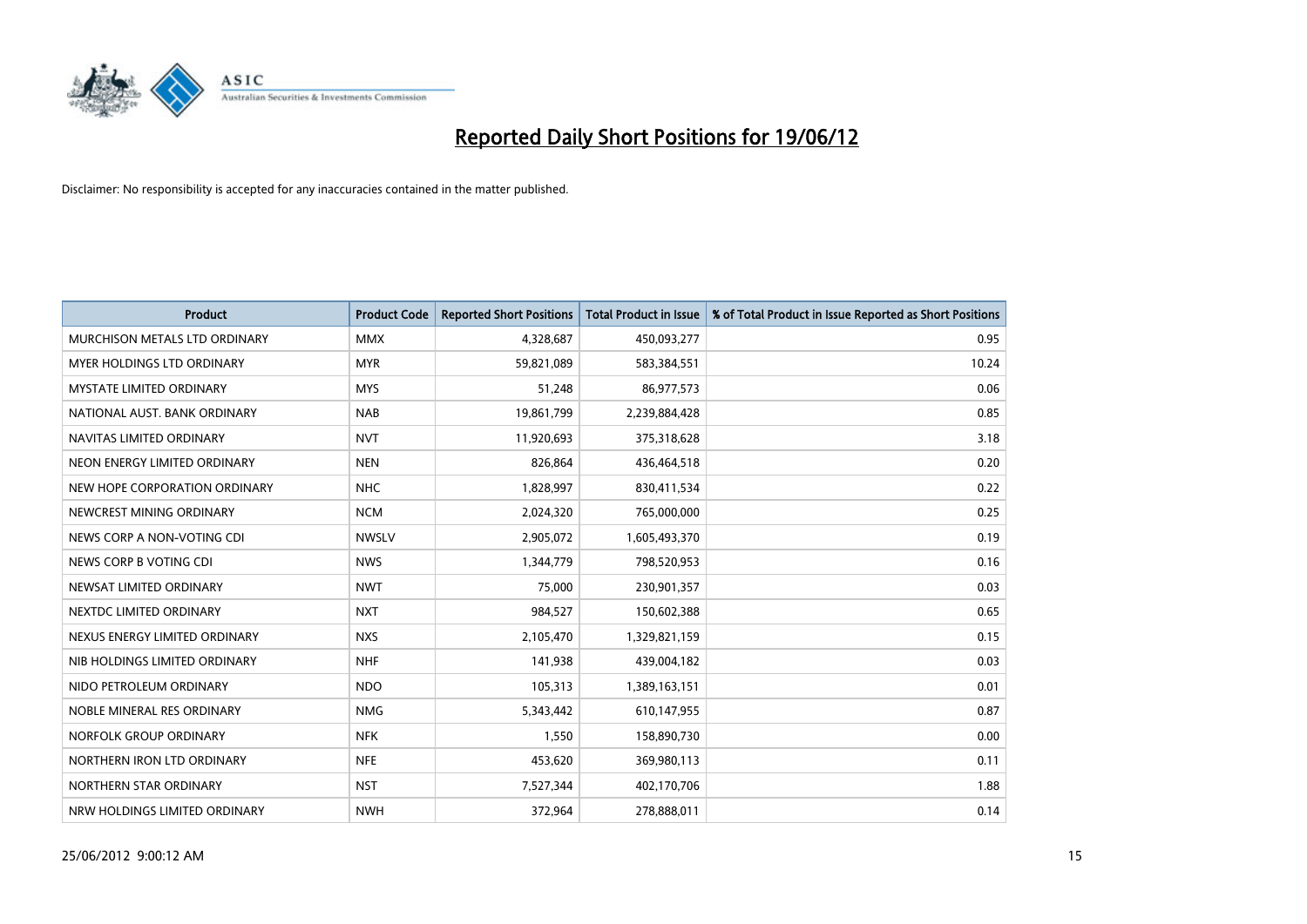

| <b>Product</b>                        | <b>Product Code</b> | <b>Reported Short Positions</b> | <b>Total Product in Issue</b> | % of Total Product in Issue Reported as Short Positions |
|---------------------------------------|---------------------|---------------------------------|-------------------------------|---------------------------------------------------------|
| NUCOAL RESOURCES LTD ORDINARY         | <b>NCR</b>          | 120,497                         | 768,612,354                   | 0.02                                                    |
| NUFARM LIMITED ORDINARY               | <b>NUF</b>          | 5,674,970                       | 262,142,247                   | 2.17                                                    |
| OAKTON LIMITED ORDINARY               | <b>OKN</b>          | 815,781                         | 93,221,874                    | 0.87                                                    |
| OCEANAGOLD CORP. CHESS DEPOSITARY INT | <b>OGC</b>          | 1,276,651                       | 262,834,376                   | 0.49                                                    |
| OIL SEARCH LTD ORDINARY               | OSH                 | 4,495,347                       | 1,331,356,047                 | 0.33                                                    |
| OM HOLDINGS LIMITED ORDINARY          | <b>OMH</b>          | 7,163,359                       | 604,105,150                   | 1.19                                                    |
| <b>ONESTEEL LIMITED ORDINARY</b>      | OST                 | 4,731,472                       | 1,345,665,626                 | 0.35                                                    |
| OPUS GROUP LTD ORDINARY               | OPG                 | 1,250                           | 53,678,177                    | 0.00                                                    |
| ORICA LIMITED ORDINARY                | ORI                 | 2,863,349                       | 365,007,037                   | 0.75                                                    |
| ORIGIN ENERGY ORDINARY                | <b>ORG</b>          | 8,776,157                       | 1,089,544,638                 | 0.79                                                    |
| OROCOBRE LIMITED ORDINARY             | <b>ORE</b>          | 98,118                          | 103,195,029                   | 0.09                                                    |
| OROTONGROUP LIMITED ORDINARY          | ORL                 | 176,571                         | 40,880,902                    | 0.42                                                    |
| OZ MINERALS ORDINARY                  | OZL                 | 5,650,425                       | 306,226,250                   | 1.84                                                    |
| <b>PACIFIC BRANDS ORDINARY</b>        | <b>PBG</b>          | 8,147,053                       | 912,915,695                   | 0.90                                                    |
| PALADIN ENERGY LTD ORDINARY           | <b>PDN</b>          | 75,681,421                      | 835,645,290                   | 9.04                                                    |
| PANAUST LIMITED ORDINARY              | <b>PNA</b>          | 3,124,015                       | 604,599,995                   | 0.52                                                    |
| PANORAMIC RESOURCES ORDINARY          | PAN                 | 1,377,889                       | 226,834,017                   | 0.60                                                    |
| PAPERLINX LIMITED ORDINARY            | <b>PPX</b>          | 1,724,664                       | 609,280,761                   | 0.28                                                    |
| PAPILLON RES LTD ORDINARY             | PIR                 | 106,303                         | 243,514,325                   | 0.03                                                    |
| PEAK RESOURCES ORDINARY               | <b>PEK</b>          | 32,022                          | 207,916,802                   | 0.02                                                    |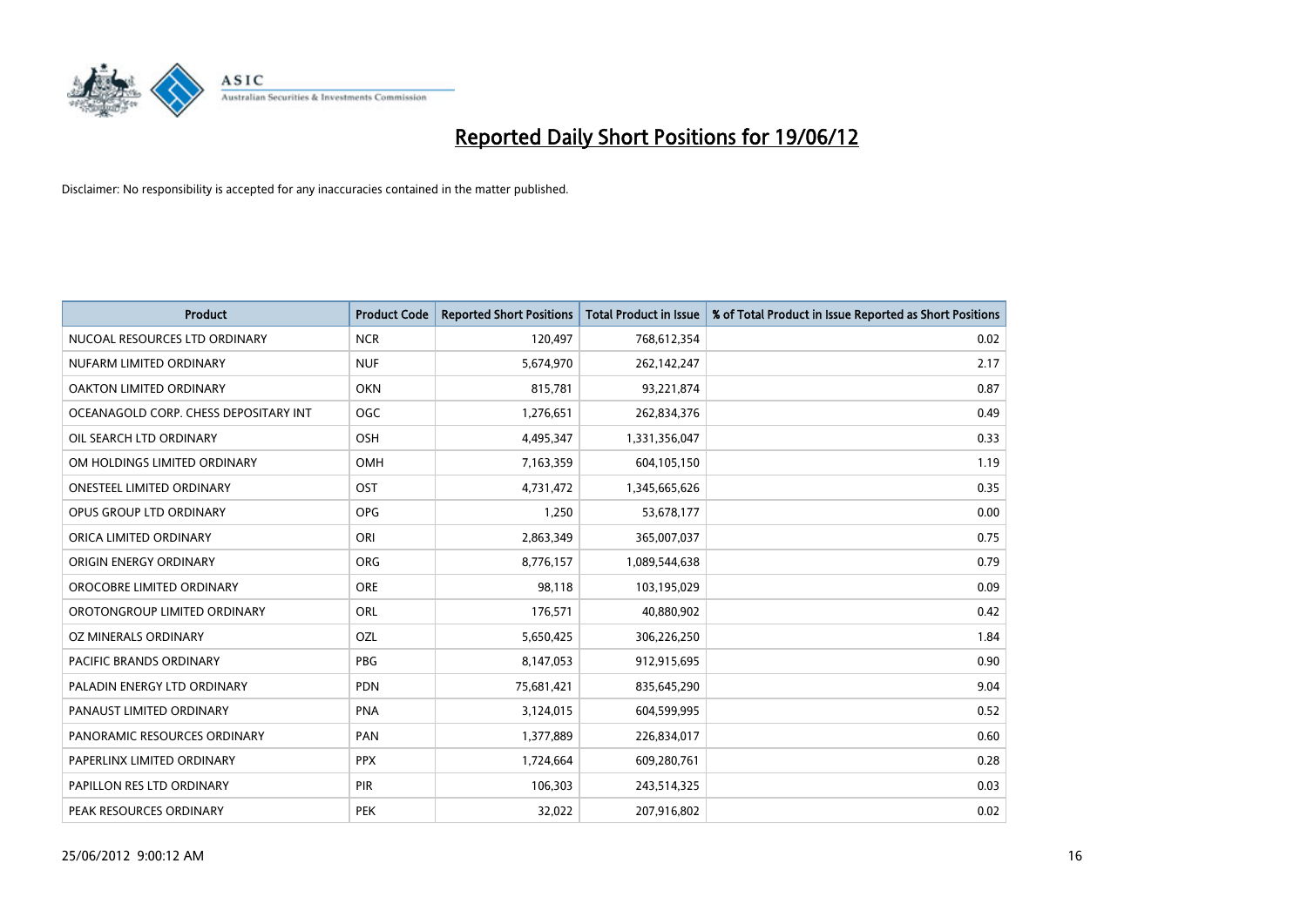

| <b>Product</b>                 | <b>Product Code</b> | <b>Reported Short Positions</b> | <b>Total Product in Issue</b> | % of Total Product in Issue Reported as Short Positions |
|--------------------------------|---------------------|---------------------------------|-------------------------------|---------------------------------------------------------|
| PEET LIMITED ORDINARY          | <b>PPC</b>          | 1,048,968                       | 320,170,604                   | 0.33                                                    |
| PENINSULA ENERGY LTD ORDINARY  | <b>PEN</b>          | 7,328,654                       | 2,170,064,828                 | 0.33                                                    |
| PERILYA LIMITED ORDINARY       | PEM                 | 412,853                         | 769,316,426                   | 0.05                                                    |
| PERPETUAL LIMITED ORDINARY     | <b>PPT</b>          | 1,954,798                       | 41,980,678                    | 4.66                                                    |
| PERSEUS MINING LTD ORDINARY    | PRU                 | 12,613,178                      | 457,962,088                   | 2.71                                                    |
| PHARMAXIS LTD ORDINARY         | <b>PXS</b>          | 4,055,380                       | 306,455,989                   | 1.33                                                    |
| PHOSPHAGENICS LTD. ORDINARY    | POH                 | 96,072                          | 1,020,215,957                 | 0.01                                                    |
| PLATINUM ASSET ORDINARY        | <b>PTM</b>          | 6,564,105                       | 561,347,878                   | 1.17                                                    |
| PLATINUM AUSTRALIA ORDINARY    | <b>PLA</b>          | 691,788                         | 504,968,043                   | 0.13                                                    |
| PMI GOLD CORP CDI 1:1          | <b>PVM</b>          | 114,934                         | 71,496,626                    | 0.16                                                    |
| PMP LIMITED ORDINARY           | <b>PMP</b>          | 114,862                         | 323,781,124                   | 0.03                                                    |
| PREMIER INVESTMENTS ORDINARY   | PMV                 | 393,678                         | 155,260,478                   | 0.24                                                    |
| PRIMA BIOMED LTD ORDINARY      | <b>PRR</b>          | 3,760,736                       | 1,066,063,388                 | 0.35                                                    |
| PRIMARY HEALTH CARE ORDINARY   | <b>PRY</b>          | 13,647,591                      | 501,717,314                   | 2.72                                                    |
| PRIMEAG AUSTRALIA ORDINARY     | PAG                 | 239,069                         | 266,394,444                   | 0.09                                                    |
| PROGRAMMED ORDINARY            | <b>PRG</b>          | 283,739                         | 118,175,280                   | 0.23                                                    |
| <b>QANTAS AIRWAYS ORDINARY</b> | QAN                 | 14,425,035                      | 2,265,123,620                 | 0.63                                                    |
| OBE INSURANCE GROUP ORDINARY   | <b>OBE</b>          | 51,614,652                      | 1,181,682,557                 | 4.35                                                    |
| OR NATIONAL LIMITED ORDINARY   | <b>ORN</b>          | 11,410,839                      | 2,440,000,000                 | 0.45                                                    |
| ORXPHARMA LTD ORDINARY         | QRX                 | 379,312                         | 144,577,206                   | 0.27                                                    |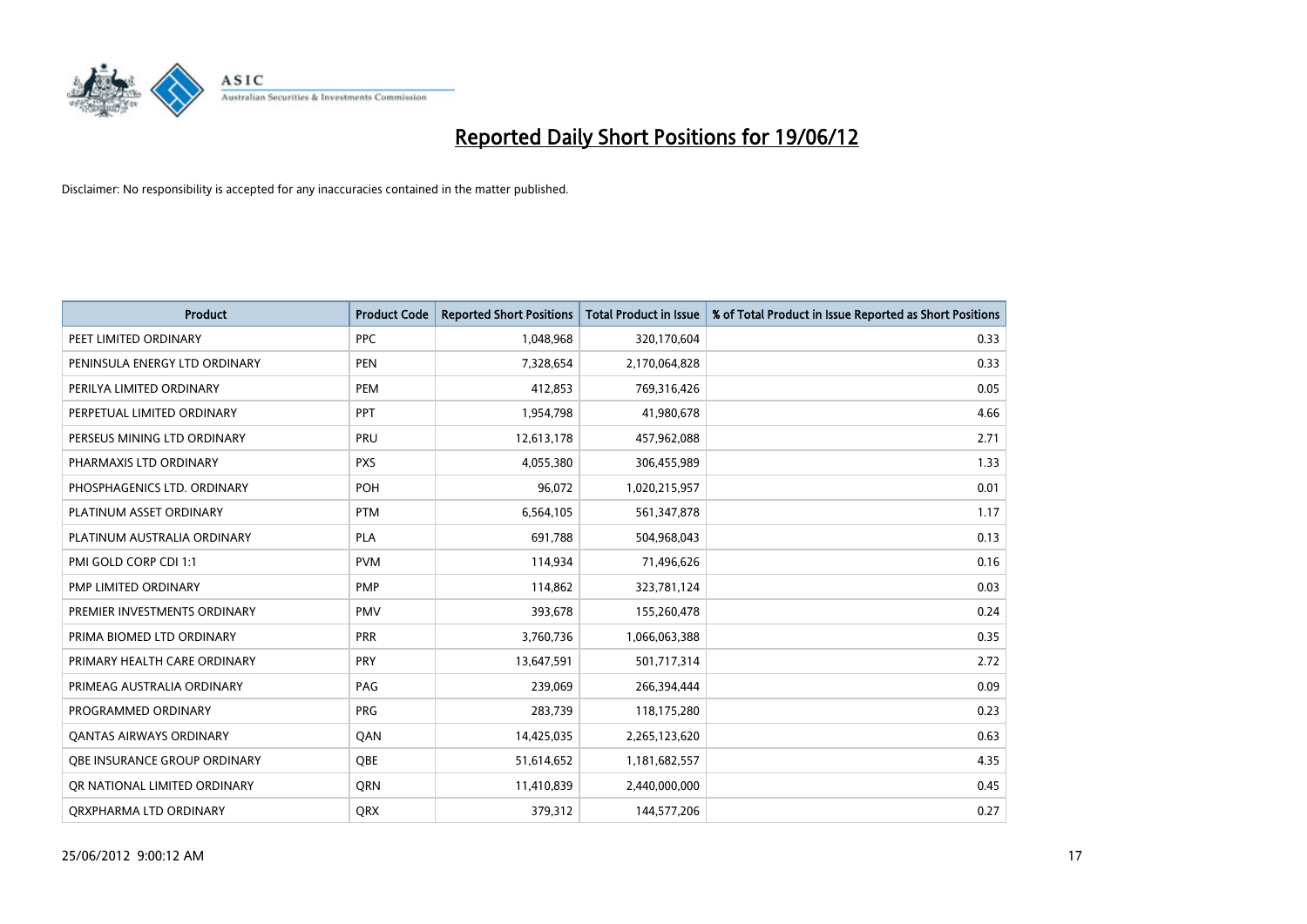

| <b>Product</b>                      | <b>Product Code</b> | <b>Reported Short Positions</b> | <b>Total Product in Issue</b> | % of Total Product in Issue Reported as Short Positions |
|-------------------------------------|---------------------|---------------------------------|-------------------------------|---------------------------------------------------------|
| <b>QUBE LOGISTICS HLDG ORDINARY</b> | <b>QUB</b>          | 3,601,088                       | 909,407,185                   | 0.41                                                    |
| RAMELIUS RESOURCES ORDINARY         | <b>RMS</b>          | 806,251                         | 335,906,949                   | 0.24                                                    |
| RAMSAY HEALTH CARE ORDINARY         | <b>RHC</b>          | 2,159,616                       | 202,081,252                   | 1.07                                                    |
| RANGE RESOURCES LTD ORDINARY        | <b>RRS</b>          | 407,289                         | 2,118,880,660                 | 0.02                                                    |
| <b>RCR TOMLINSON ORDINARY</b>       | <b>RCR</b>          | 31,411                          | 131,997,456                   | 0.02                                                    |
| <b>REA GROUP ORDINARY</b>           | <b>REA</b>          | 300,188                         | 131,714,699                   | 0.23                                                    |
| <b>RECKON LIMITED ORDINARY</b>      | <b>RKN</b>          | 839,466                         | 129,488,015                   | 0.65                                                    |
| RED 5 LIMITED ORDINARY              | <b>RED</b>          | 89,842                          | 135,488,008                   | 0.08                                                    |
| <b>RED FORK ENERGY ORDINARY</b>     | <b>RFE</b>          | 242,362                         | 310,229,853                   | 0.08                                                    |
| REDBANK ENERGY LTD ORDINARY         | AEJ                 | 19                              | 786,287                       | 0.00                                                    |
| REDFLEX HOLDINGS ORDINARY           | <b>RDF</b>          | $\overline{2}$                  | 110,345,599                   | 0.00                                                    |
| <b>REGIONAL EXPRESS ORDINARY</b>    | <b>REX</b>          | 10,000                          | 121,254,902                   | 0.01                                                    |
| REGIS RESOURCES ORDINARY            | <b>RRL</b>          | 352,190                         | 451,954,157                   | 0.07                                                    |
| RESMED INC CDI 10:1                 | <b>RMD</b>          | 4,033,561                       | 1,556,242,300                 | 0.26                                                    |
| <b>RESOLUTE MINING ORDINARY</b>     | <b>RSG</b>          | 3,767,176                       | 643,219,058                   | 0.57                                                    |
| <b>RESOURCE GENERATION ORDINARY</b> | <b>RES</b>          | 173                             | 262,895,652                   | 0.00                                                    |
| RETAIL FOOD GROUP ORDINARY          | <b>RFG</b>          | 24,967                          | 108,422,615                   | 0.03                                                    |
| REVERSE CORP LIMITED ORDINARY       | <b>REF</b>          | 100                             | 92,382,175                    | 0.00                                                    |
| REX MINERALS LIMITED ORDINARY       | <b>RXM</b>          | 718,610                         | 188,907,284                   | 0.37                                                    |
| <b>RHG LIMITED ORDINARY</b>         | <b>RHG</b>          | 408,071                         | 308,483,177                   | 0.13                                                    |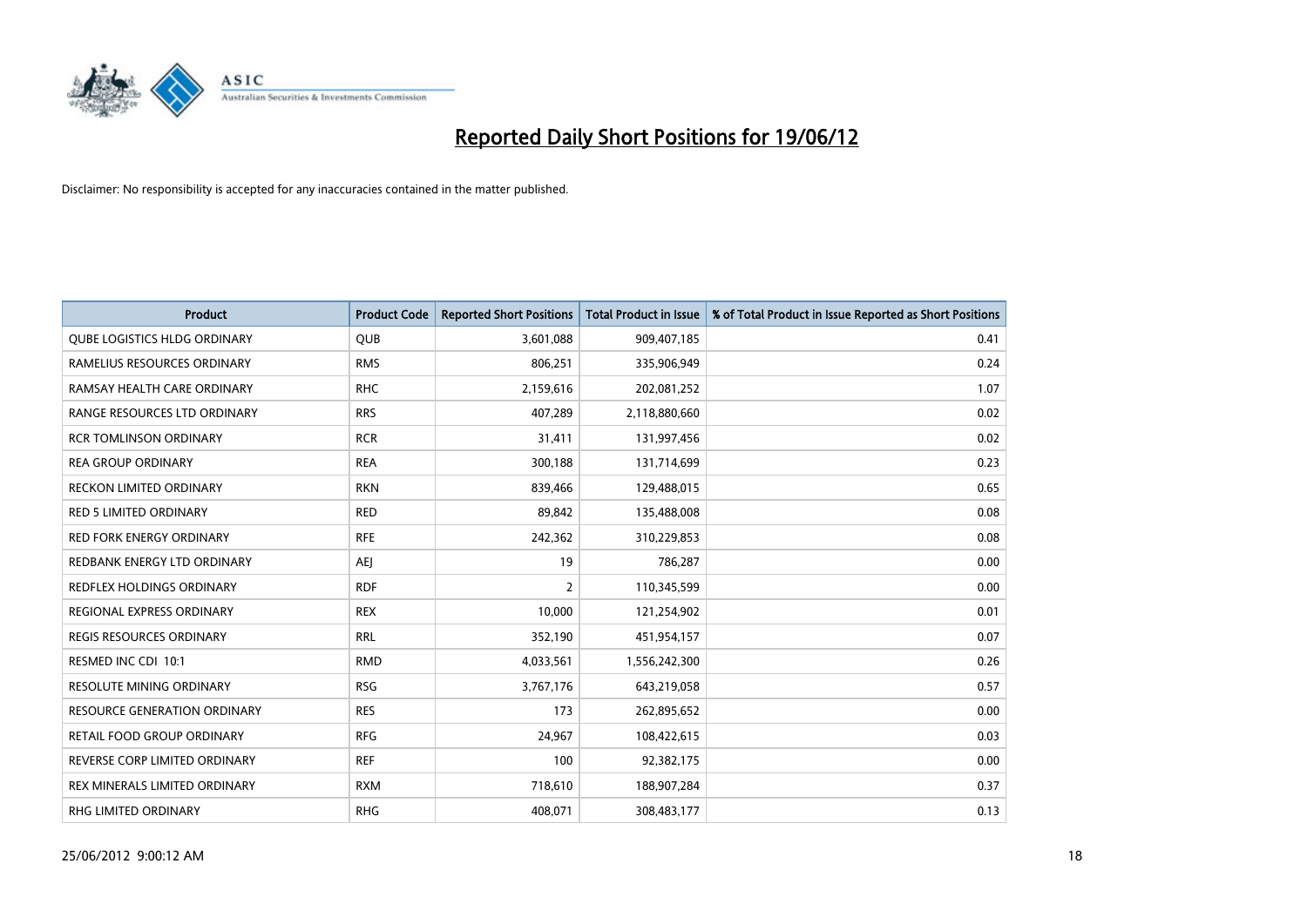

| <b>Product</b>                   | <b>Product Code</b> | <b>Reported Short Positions</b> | <b>Total Product in Issue</b> | % of Total Product in Issue Reported as Short Positions |
|----------------------------------|---------------------|---------------------------------|-------------------------------|---------------------------------------------------------|
| <b>RIALTO ENERGY ORDINARY</b>    | <b>RIA</b>          | 2,047,657                       | 671,347,392                   | 0.30                                                    |
| RIDLEY CORPORATION ORDINARY      | <b>RIC</b>          | 4,765                           | 307,817,071                   | 0.00                                                    |
| RIO TINTO LIMITED ORDINARY       | <b>RIO</b>          | 21,623,311                      | 435,758,720                   | 4.95                                                    |
| ROBUST RESOURCES ORDINARY        | <b>ROL</b>          | 33,720                          | 87,994,097                    | 0.04                                                    |
| ROC OIL COMPANY ORDINARY         | <b>ROC</b>          | 2,065,688                       | 683,235,552                   | 0.31                                                    |
| <b>RURALCO HOLDINGS ORDINARY</b> | <b>RHL</b>          | 12,000                          | 55,019,284                    | 0.02                                                    |
| SAI GLOBAL LIMITED ORDINARY      | SAI                 | 4,483,562                       | 204,354,836                   | 2.20                                                    |
| SALMAT LIMITED ORDINARY          | <b>SLM</b>          | 2,827,831                       | 159,802,174                   | 1.75                                                    |
| SAMSON OIL & GAS LTD ORDINARY    | SSN                 | 1,349,852                       | 1,769,154,617                 | 0.08                                                    |
| SANDFIRE RESOURCES ORDINARY      | <b>SFR</b>          | 4,086,460                       | 151,208,635                   | 2.70                                                    |
| <b>SANTOS LTD ORDINARY</b>       | <b>STO</b>          | 4,734,811                       | 952,790,050                   | 0.48                                                    |
| SARACEN MINERAL ORDINARY         | SAR                 | 2,399,481                       | 594,815,640                   | 0.40                                                    |
| SEDGMAN LIMITED ORDINARY         | SDM                 | 16,888                          | 214,292,930                   | 0.00                                                    |
| SEEK LIMITED ORDINARY            | <b>SEK</b>          | 13,603,994                      | 337,101,307                   | 4.03                                                    |
| SENEX ENERGY LIMITED ORDINARY    | <b>SXY</b>          | 4,571,360                       | 926,147,416                   | 0.49                                                    |
| SERVCORP LIMITED ORDINARY        | SRV                 | 18,767                          | 98,440,807                    | 0.02                                                    |
| SERVICE STREAM ORDINARY          | SSM                 | 400                             | 283,418,867                   | 0.00                                                    |
| SEVEN GROUP HOLDINGS ORDINARY    | <b>SVW</b>          | 614,384                         | 307,410,281                   | 0.19                                                    |
| SEVEN WEST MEDIA LTD ORDINARY    | <b>SWM</b>          | 29,291,803                      | 666,105,054                   | 4.40                                                    |
| SIGMA PHARMACEUTICAL ORDINARY    | <b>SIP</b>          | 5,232,137                       | 1,185,020,782                 | 0.45                                                    |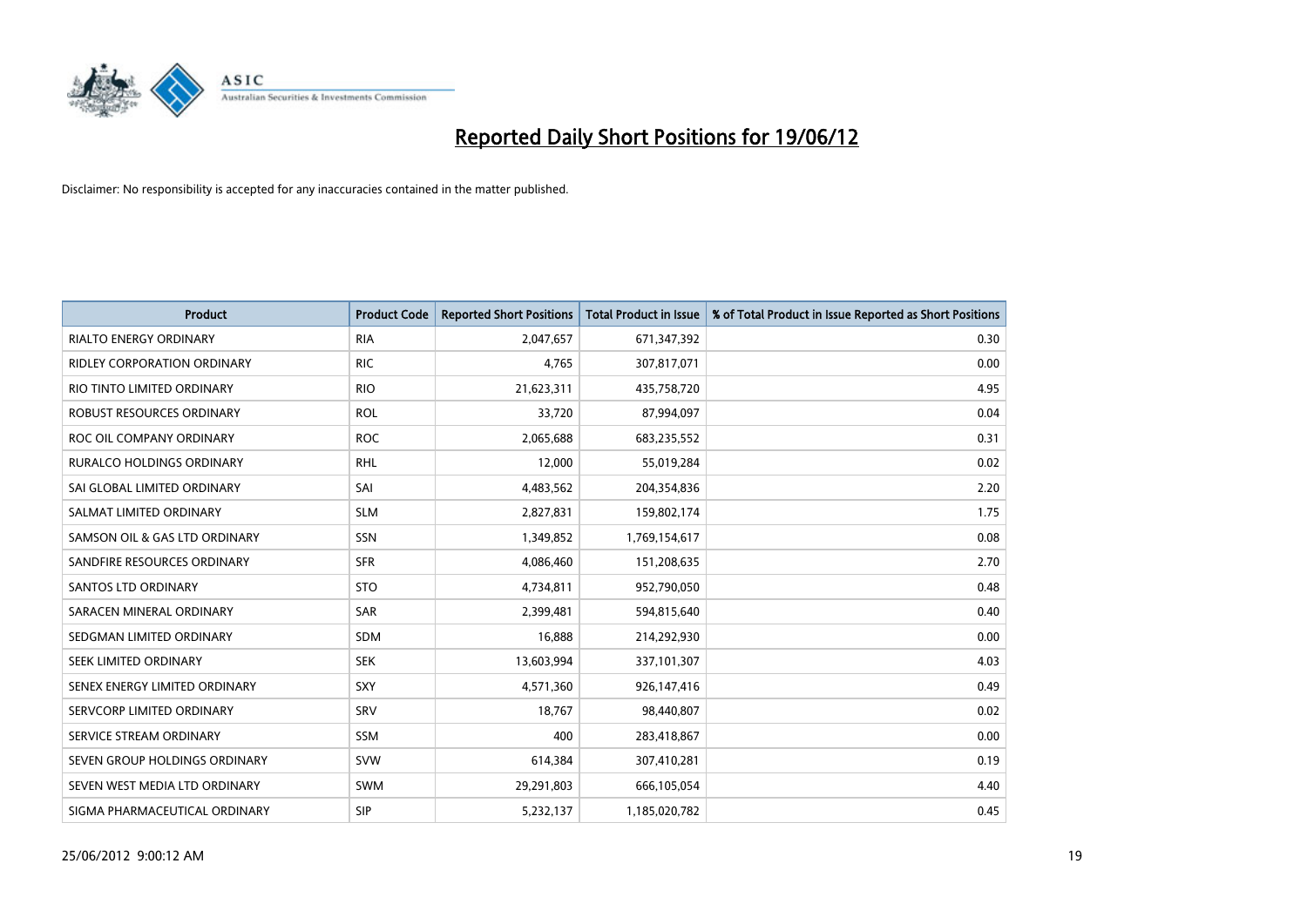

| <b>Product</b>                           | <b>Product Code</b> | <b>Reported Short Positions</b> | <b>Total Product in Issue</b> | % of Total Product in Issue Reported as Short Positions |
|------------------------------------------|---------------------|---------------------------------|-------------------------------|---------------------------------------------------------|
| SILEX SYSTEMS ORDINARY                   | <b>SLX</b>          | 699,646                         | 170,143,997                   | 0.40                                                    |
| SILVER LAKE RESOURCE ORDINARY            | <b>SLR</b>          | 431,421                         | 220,264,064                   | 0.21                                                    |
| SIMS METAL MGMT LTD ORDINARY             | SGM                 | 8,370,781                       | 205,106,768                   | 4.07                                                    |
| SINGAPORE TELECOMM. CHESS DEPOSITARY INT | SGT                 | 5,943,280                       | 163,034,804                   | 3.63                                                    |
| SIRTEX MEDICAL ORDINARY                  | <b>SRX</b>          | 4,617                           | 55,768,136                    | 0.01                                                    |
| SKILLED GROUP LTD ORDINARY               | <b>SKE</b>          | 80,278                          | 233,487,276                   | 0.03                                                    |
| SKY CITY ENTERTAIN, ORDINARY             | <b>SKC</b>          | 101                             | 576,958,340                   | 0.00                                                    |
| SKY NETWORK ORDINARY                     | <b>SKT</b>          | 18,000                          | 389,139,785                   | 0.00                                                    |
| <b>SLATER &amp; GORDON ORDINARY</b>      | SGH                 | 19,825                          | 168,600,731                   | 0.01                                                    |
| SMS MANAGEMENT, ORDINARY                 | <b>SMX</b>          | 654,949                         | 68,415,913                    | 0.96                                                    |
| SONIC HEALTHCARE ORDINARY                | <b>SHL</b>          | 4,116,543                       | 390,969,875                   | 1.05                                                    |
| SOUL PATTINSON (W.H) ORDINARY            | SOL                 | 32,101                          | 239,395,320                   | 0.01                                                    |
| SOUTH BOULDER MINES ORDINARY             | <b>STB</b>          | 101,421                         | 116,232,826                   | 0.09                                                    |
| SP AUSNET STAPLED SECURITIES             | SPN                 | 12,867,489                      | 3,243,987,341                 | 0.37                                                    |
| SPARK INFRASTRUCTURE STAPLED NOTE & UNIT | SKI                 | 31,630,564                      | 1,326,734,264                 | 2.39                                                    |
| SPECIALTY FASHION ORDINARY               | SFH                 | 1,078,569                       | 192,236,121                   | 0.56                                                    |
| SPOTLESS GROUP LTD ORDINARY              | <b>SPT</b>          | 610,472                         | 265,746,161                   | 0.22                                                    |
| ST BARBARA LIMITED ORDINARY              | <b>SBM</b>          | 6,759,372                       | 325,615,389                   | 2.07                                                    |
| STANMORE COAL LTD ORDINARY               | <b>SMR</b>          | 16,885                          | 160,180,221                   | 0.01                                                    |
| STARPHARMA HOLDINGS ORDINARY             | <b>SPL</b>          | 1,917,723                       | 280,802,451                   | 0.68                                                    |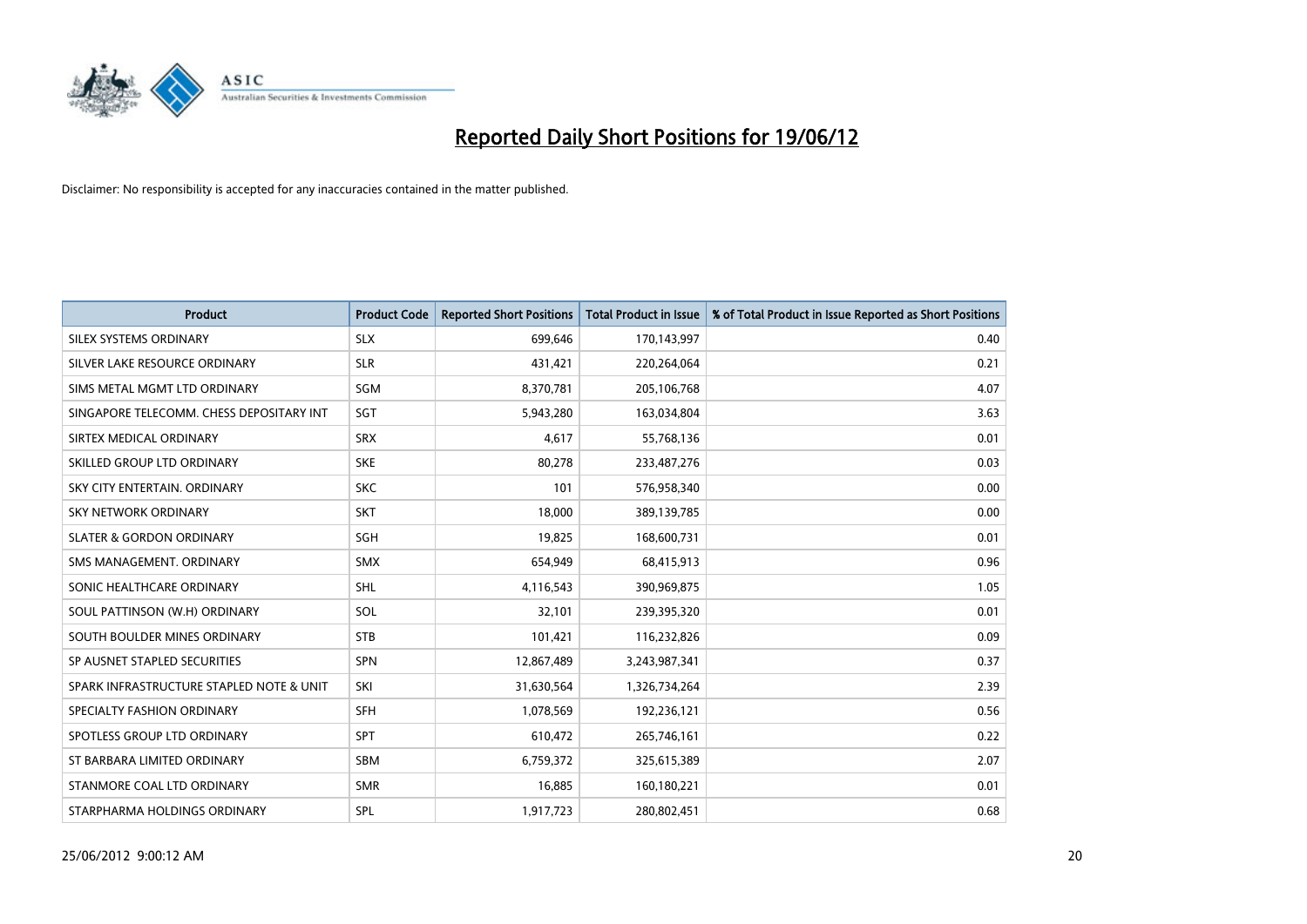

| <b>Product</b>                     | <b>Product Code</b> | <b>Reported Short Positions</b> | <b>Total Product in Issue</b> | % of Total Product in Issue Reported as Short Positions |
|------------------------------------|---------------------|---------------------------------|-------------------------------|---------------------------------------------------------|
| STHN CROSS MEDIA ORDINARY          | <b>SXL</b>          | 6,267,834                       | 704,594,449                   | 0.88                                                    |
| STOCKLAND UNITS/ORD STAPLED        | <b>SGP</b>          | 16,469,036                      | 2,207,512,454                 | 0.74                                                    |
| STRAITS RES LTD. ORDINARY          | SRQ                 | 127,258                         | 456,529,474                   | 0.03                                                    |
| <b>STW COMMUNICATIONS ORDINARY</b> | SGN                 | 75,161                          | 362,798,351                   | 0.02                                                    |
| <b>SUNCORP GROUP LTD ORDINARY</b>  | <b>SUN</b>          | 11,932,795                      | 1,286,600,980                 | 0.89                                                    |
| SUNDANCE ENERGY ORDINARY           | <b>SEA</b>          | 38,536                          | 277,098,474                   | 0.01                                                    |
| SUNDANCE RESOURCES ORDINARY        | SDL                 | 23,140,325                      | 3,049,476,534                 | 0.76                                                    |
| SUNLAND GROUP LTD ORDINARY         | <b>SDG</b>          | 91,510                          | 199,617,888                   | 0.05                                                    |
| SUPER RET REP LTD ORDINARY         | <b>SUL</b>          | 1,099,043                       | 196,152,971                   | 0.55                                                    |
| SYD AIRPORT STAPLED US PROHIBIT.   | SYD                 | 8,166,735                       | 1,861,210,782                 | 0.44                                                    |
| SYRAH RESOURCES ORDINARY           | <b>SYR</b>          | 47,858                          | 125,204,521                   | 0.04                                                    |
| TABCORP HOLDINGS LTD ORDINARY      | <b>TAH</b>          | 7,910,184                       | 730,113,969                   | 1.06                                                    |
| TANAMI GOLD NL ORDINARY            | <b>TAM</b>          | 164.285                         | 261,132,677                   | 0.06                                                    |
| TAP OIL LIMITED ORDINARY           | <b>TAP</b>          | 1,035,369                       | 241,295,311                   | 0.42                                                    |
| TASSAL GROUP LIMITED ORDINARY      | <b>TGR</b>          | 120,709                         | 146,304,404                   | 0.07                                                    |
| <b>TATTS GROUP LTD ORDINARY</b>    | <b>TTS</b>          | 8,047,530                       | 1,362,919,733                 | 0.59                                                    |
| <b>TECHNOLOGY ONE ORDINARY</b>     | <b>TNE</b>          | 10,500                          | 304,910,455                   | 0.00                                                    |
| TELECOM CORPORATION ORDINARY       | <b>TEL</b>          | 15,935,385                      | 1,881,462,114                 | 0.84                                                    |
| TELSTRA CORPORATION, ORDINARY      | <b>TLS</b>          | 33,181,493                      | 12,443,074,357                | 0.26                                                    |
| TEN NETWORK HOLDINGS ORDINARY      | <b>TEN</b>          | 66,646,736                      | 1,045,236,720                 | 6.36                                                    |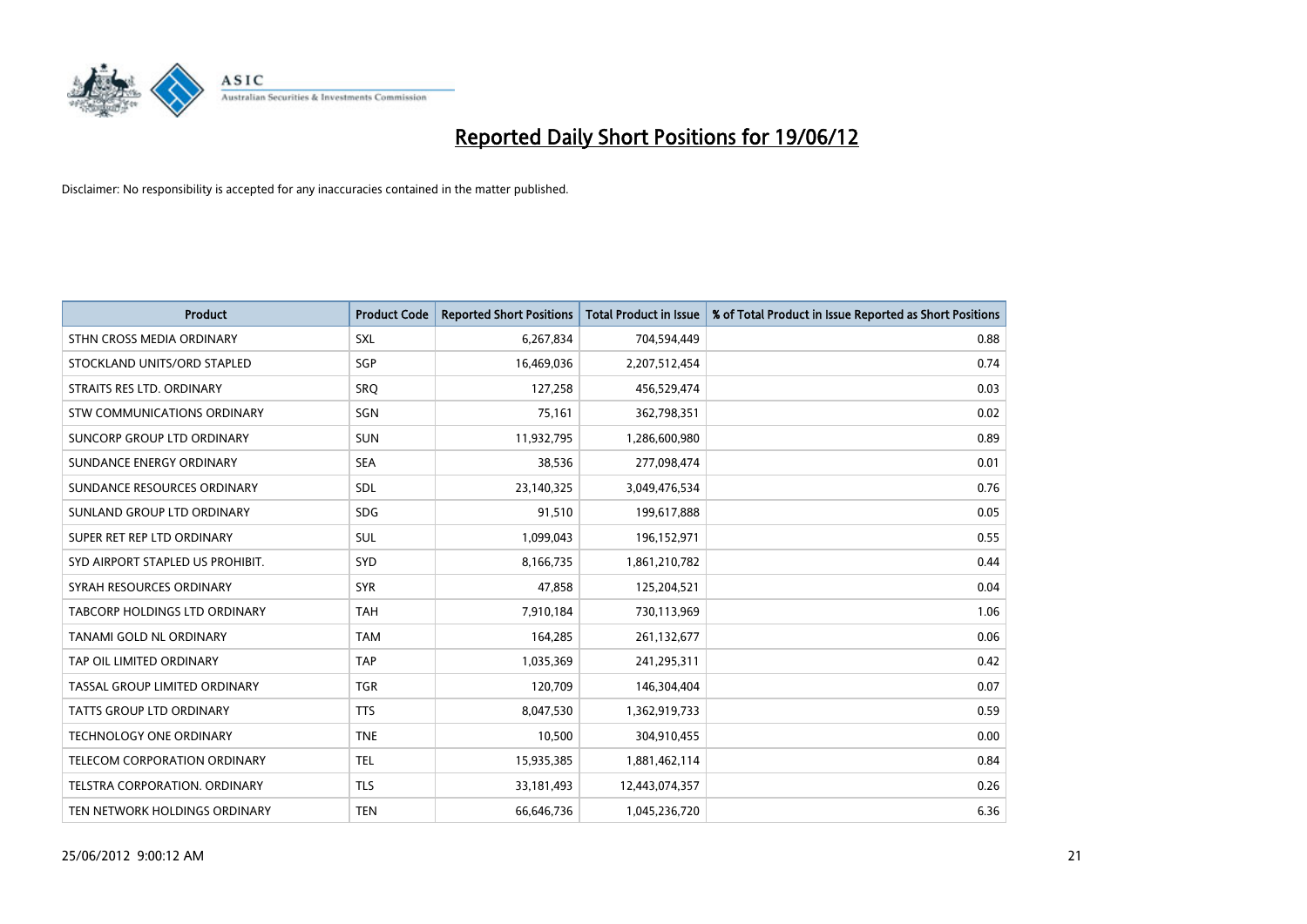

| <b>Product</b>                       | <b>Product Code</b> | <b>Reported Short Positions</b> | <b>Total Product in Issue</b> | % of Total Product in Issue Reported as Short Positions |
|--------------------------------------|---------------------|---------------------------------|-------------------------------|---------------------------------------------------------|
| TERANGA GOLD CORP CDI 1:1            | <b>TGZ</b>          | 243,246                         | 158,155,577                   | 0.14                                                    |
| TEXON PETROLEUM LTD ORDINARY         | <b>TXN</b>          | 271,464                         | 245,039,848                   | 0.11                                                    |
| TFS CORPORATION LTD ORDINARY         | <b>TFC</b>          | 207,942                         | 279,621,829                   | 0.07                                                    |
| THAKRAL HOLDINGS GRP ORDINARY/UNIT   | <b>THG</b>          | 164                             | 585,365,014                   | 0.00                                                    |
| THE REJECT SHOP ORDINARY             | <b>TRS</b>          | 1,668,103                       | 26,071,170                    | 6.39                                                    |
| THINKSMART LIMITED ORDINARY          | <b>TSM</b>          | 175,000                         | 156,005,431                   | 0.11                                                    |
| THORN GROUP LIMITED ORDINARY         | <b>TGA</b>          | 249,618                         | 146,374,703                   | 0.17                                                    |
| TIGER RESOURCES ORDINARY             | <b>TGS</b>          | 2,429,345                       | 673,470,269                   | 0.35                                                    |
| <b>TISHMAN SPEYER UNITS</b>          | <b>TSO</b>          | 40,786                          | 338,440,904                   | 0.01                                                    |
| TOLL HOLDINGS LTD ORDINARY           | <b>TOL</b>          | 14,869,270                      | 717,133,875                   | 2.06                                                    |
| TOX FREE SOLUTIONS ORDINARY          | <b>TOX</b>          | 18,833                          | 114,948,108                   | 0.02                                                    |
| TPG TELECOM LIMITED ORDINARY         | <b>TPM</b>          | 2,185,793                       | 793,808,141                   | 0.27                                                    |
| TRADE ME GROUP ORDINARY              | <b>TME</b>          | 251,801                         | 395,745,510                   | 0.06                                                    |
| <b>TRANSFIELD SERVICES ORDINARY</b>  | <b>TSE</b>          | 3,239,851                       | 525,028,694                   | 0.62                                                    |
| TRANSPACIFIC INDUST, ORDINARY        | <b>TPI</b>          | 6,146,915                       | 1,578,209,025                 | 0.37                                                    |
| TRANSURBAN GROUP TRIPLE STAPLED SEC. | <b>TCL</b>          | 5,693,398                       | 1,458,321,112                 | 0.37                                                    |
| TREASURY WINE ESTATE ORDINARY        | <b>TWE</b>          | 13,884,134                      | 647,227,144                   | 2.14                                                    |
| TROY RESOURCES LTD ORDINARY          | <b>TRY</b>          | 116,477                         | 89,396,649                    | 0.12                                                    |
| UGL LIMITED ORDINARY                 | UGL                 | 6,194,318                       | 166,315,038                   | 3.73                                                    |
| UNILIFE CORPORATION CDI 6:1          | <b>UNS</b>          | 211,168                         | 256,958,538                   | 0.08                                                    |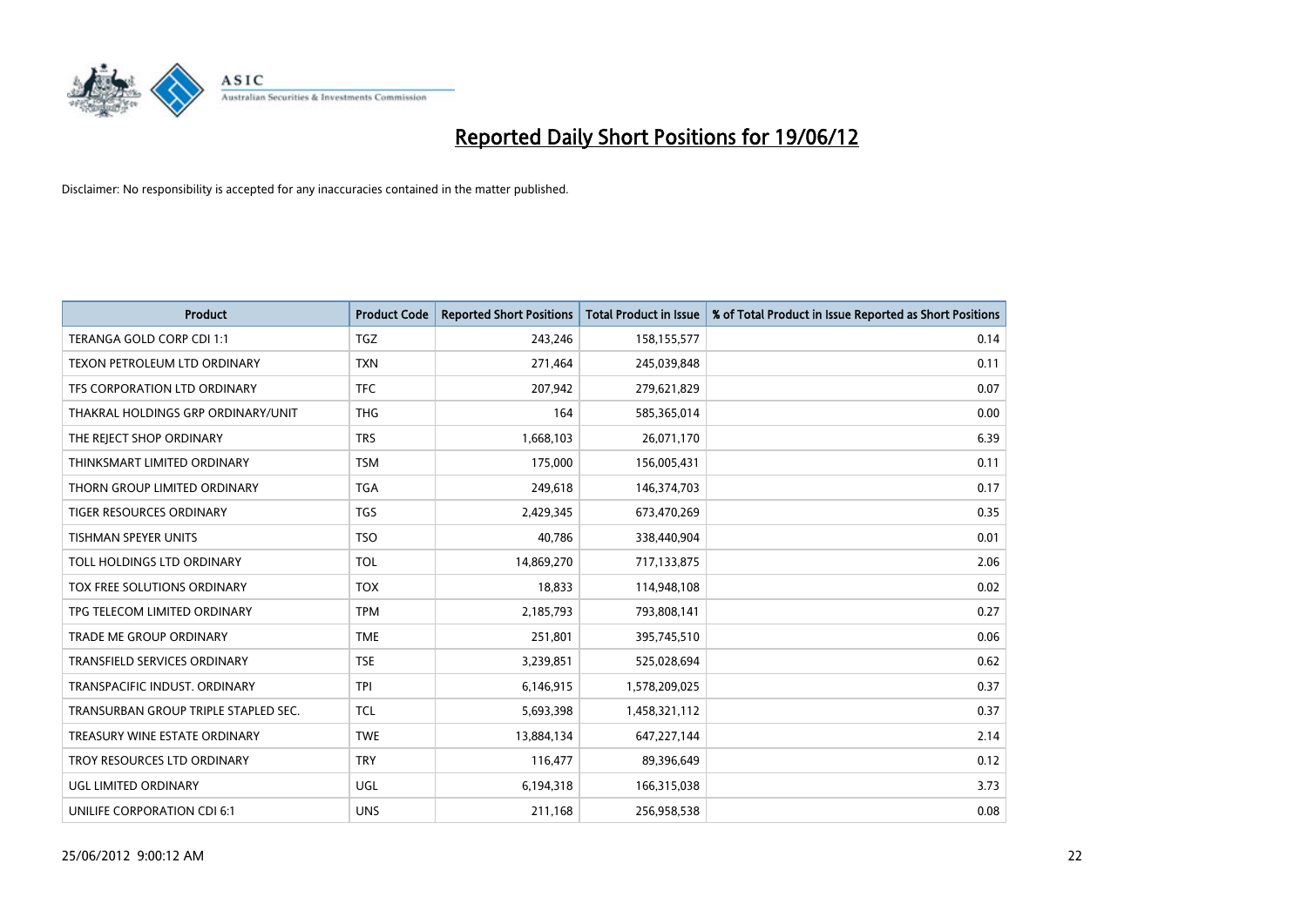

| <b>Product</b>                         | <b>Product Code</b> | <b>Reported Short Positions</b> | <b>Total Product in Issue</b> | % of Total Product in Issue Reported as Short Positions |
|----------------------------------------|---------------------|---------------------------------|-------------------------------|---------------------------------------------------------|
| <b>UXC LIMITED ORDINARY</b>            | <b>UXC</b>          | 98,508                          | 305,585,913                   | 0.03                                                    |
| <b>VENTURE MINERALS ORDINARY</b>       | <b>VMS</b>          | 139,396                         | 232,468,592                   | 0.06                                                    |
| VIRGIN AUS HLDG LTD ORDINARY           | <b>VAH</b>          | 27,082,810                      | 2,210,197,600                 | 1.23                                                    |
| VITERRA INC CDI 1:1                    | <b>VTA</b>          | 10                              | 68,629,939                    | 0.00                                                    |
| WAH NAM INT HLDG LTD ORDINARY          | <b>WNI</b>          | 1,111,872                       | 6,881,473,557                 | 0.02                                                    |
| <b>WATPAC LIMITED ORDINARY</b>         | <b>WTP</b>          | 433,276                         | 184,332,526                   | 0.22                                                    |
| <b>WDS LIMITED ORDINARY</b>            | <b>WDS</b>          | $\overline{7}$                  | 144,740,614                   | 0.00                                                    |
| WEBIET LIMITED ORDINARY                | <b>WEB</b>          | 80,074                          | 71,065,929                    | 0.12                                                    |
| <b>WESFARMERS LIMITED ORDINARY</b>     | <b>WES</b>          | 30,551,915                      | 1,006,504,883                 | 3.02                                                    |
| WESFARMERS LIMITED PARTIALLY PROTECTED | <b>WESN</b>         | 35,905                          | 150,567,279                   | 0.03                                                    |
| WESTERN AREAS NL ORDINARY              | <b>WSA</b>          | 8,003,368                       | 179,735,899                   | 4.44                                                    |
| WESTERN DESERT RES. ORDINARY           | <b>WDR</b>          | 57,566                          | 218,819,203                   | 0.03                                                    |
| WESTFIELD GROUP ORD/UNIT STAPLED SEC   | <b>WDC</b>          | 7,765,074                       | 2,267,603,504                 | 0.31                                                    |
| WESTFIELD RETAIL TST UNIT STAPLED      | <b>WRT</b>          | 45,421,897                      | 3,054,166,195                 | 1.49                                                    |
| <b>WESTPAC BANKING CORP ORDINARY</b>   | <b>WBC</b>          | 63,670,870                      | 3,055,169,104                 | 2.08                                                    |
| WHITE ENERGY COMPANY ORDINARY          | <b>WEC</b>          | 2,560,216                       | 322,974,494                   | 0.78                                                    |
| <b>WHITEHAVEN COAL ORDINARY</b>        | <b>WHC</b>          | 9,862,569                       | 1,013,190,387                 | 0.96                                                    |
| WHK GROUP LIMITED ORDINARY             | <b>WHG</b>          | 42,396                          | 265,200,652                   | 0.02                                                    |
| WINDIMURRA VANADIUM ORDINARY           | <b>WVL</b>          | 163,685                         | 154,278,674                   | 0.11                                                    |
| WOODSIDE PETROLEUM ORDINARY            | <b>WPL</b>          | 3,566,727                       | 823,910,657                   | 0.42                                                    |